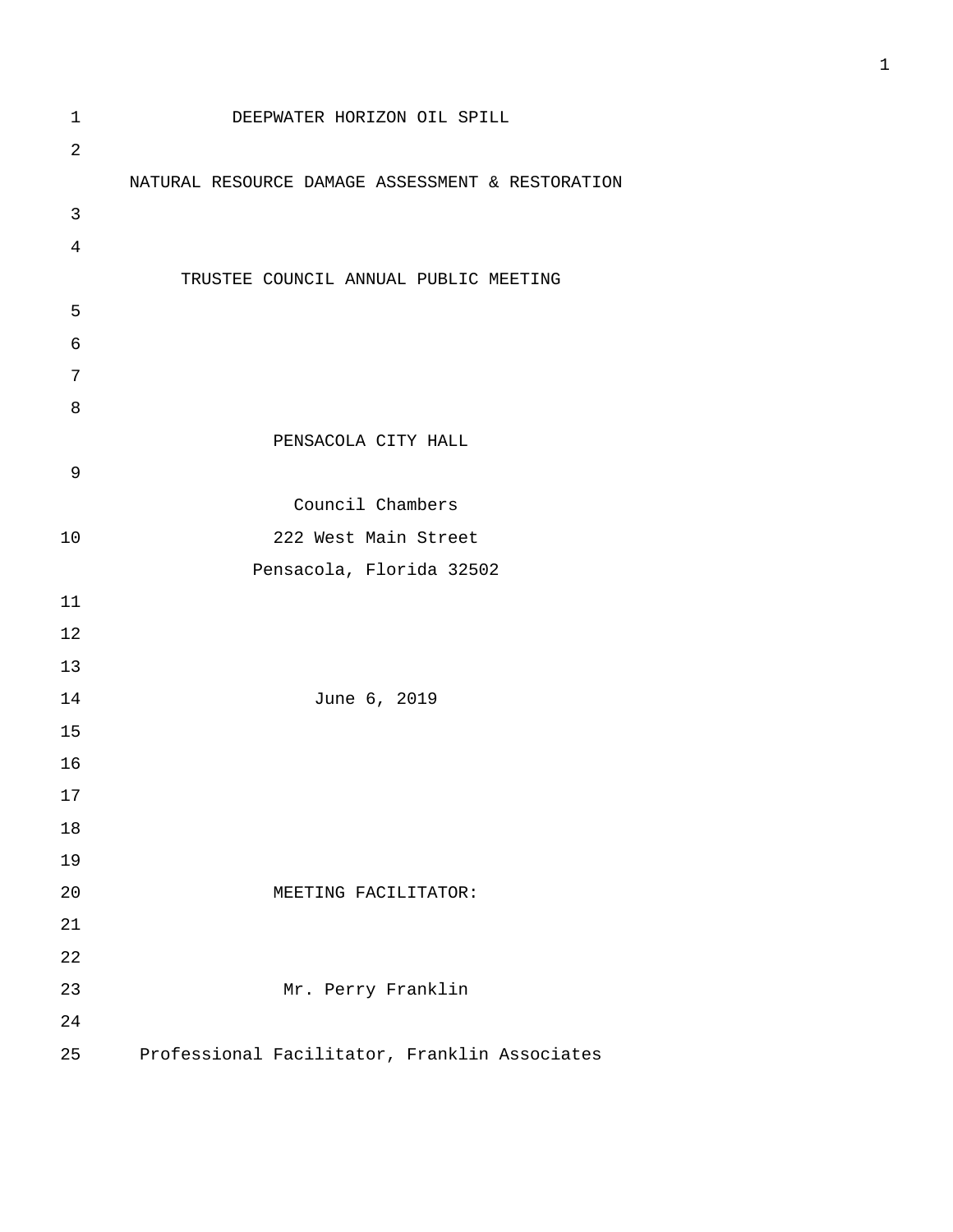1 MR. FRANKLIN: Good evening, everyone. 2 My name is Perry Franklin and I will serve as your 3 facilitator for the Deepwater Horizon Natural Resource 4 Damage Assessment and Restoration Annual Meeting. 5 This meeting also serves as the annual meeting of the 6 Region-wide Trustee Implementation Group, or sometimes 7 you may hear the acronym TIG. I'd like to ask each of 8 you to get comfortable and to silence your phones and 9 to just relax. There's a lot of good information that 10 is about to be delivered to you from many individuals 11 who have come as far as Texas to be with us tonight to 12 present information and we thank you-all for coming 13 out.

14 On behalf of the trustee council we would 15 like to thank our host tonight, the City of Pensacola, 16 and especially to Mayor Robinson for hosting tonight's 17 meeting. And at this time I think Mayor Robinson is 18 with us, if you could come forward, sir. Thank you 19 so very much.

20 MAYOR ROBINSON: Well, thank you and welcome. 21 I talked to a few people, they said they were upset 22 about the weather. It must have come with you because 23 we've had four straight weeks of sunshine. But we 24 thank you for that because we definitely needed some 25 cooling and we love the greenery we have here.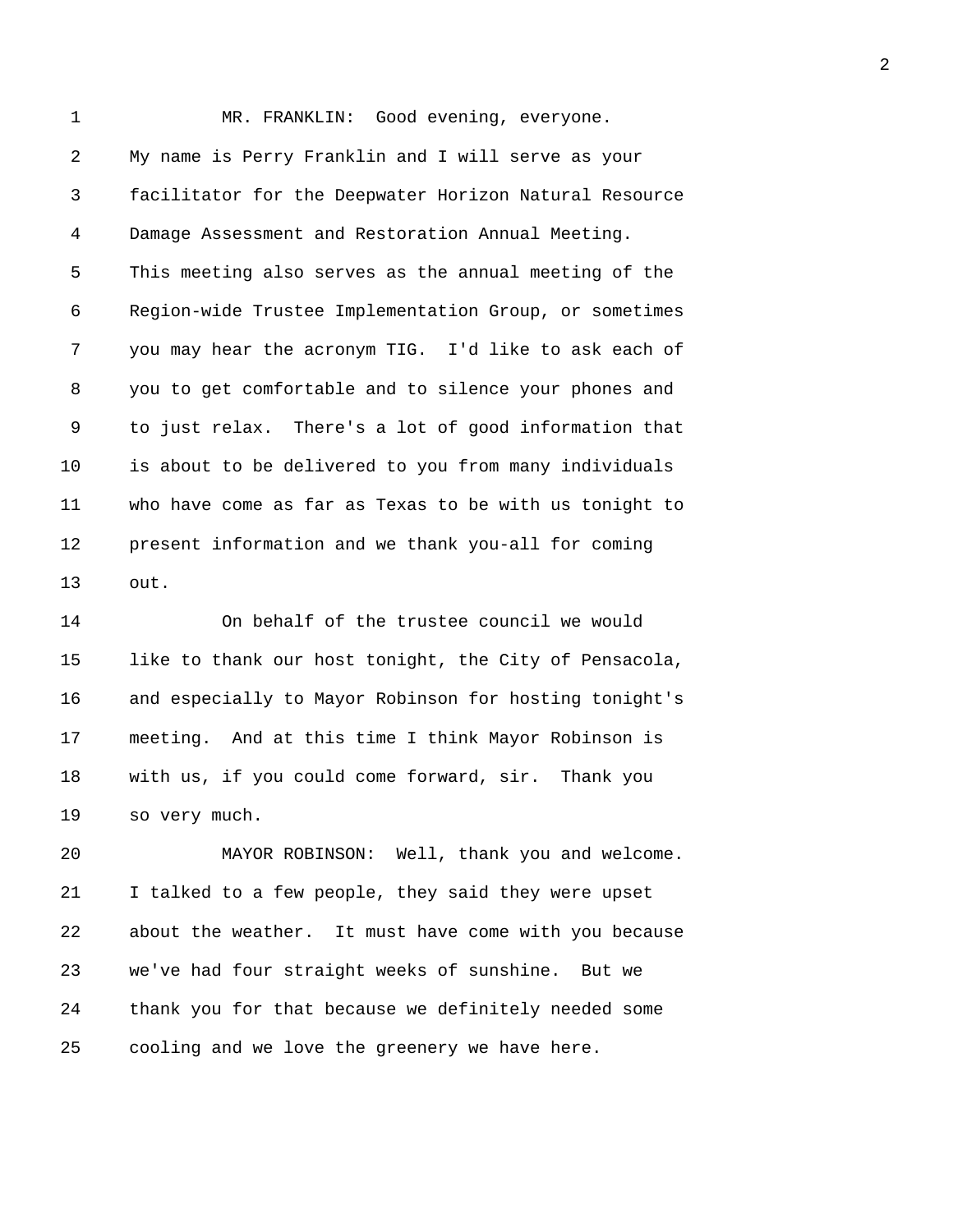1 We would say "Welcome to the western gate of 2 the sunshine state where thousands live the way 3 millions wish they could." We're very happy to have 4 you here. We even are happy with our own Floridian 5 delegation to remind them that 90 percent of Florida 6 doesn't live in the right time zone, but we're glad to 7 have you here today. And we're certainly happy to 8 have all the people in from our federal agencies. 9 We're very happy for you to get to see Pensacola and 10 be a part of it. 11 Some of you from the federal agencies will 12 probably say, yes, you were that Panhandle redneck 13 that was raising so much hell during the oil spill, 14 and that is correct. But I think we're all much 15 better off with where we are today having gone what we 16 went through. I think we're making differences for 17 certainly our environment in Florida, but I think all 18 of the Gulf, and we've built relationships. I know 19 in local government I've built relationships with 20 people from Texas, Louisiana, certainly Mississippi 21 and Alabama, so it's a very good thing for us and I 22 think we're working together. Probably this oil spill 23 brought us together like nothing else that we could 24 do. So thank you again for taking the time to be 25 here. We certainly hope you enjoy your time in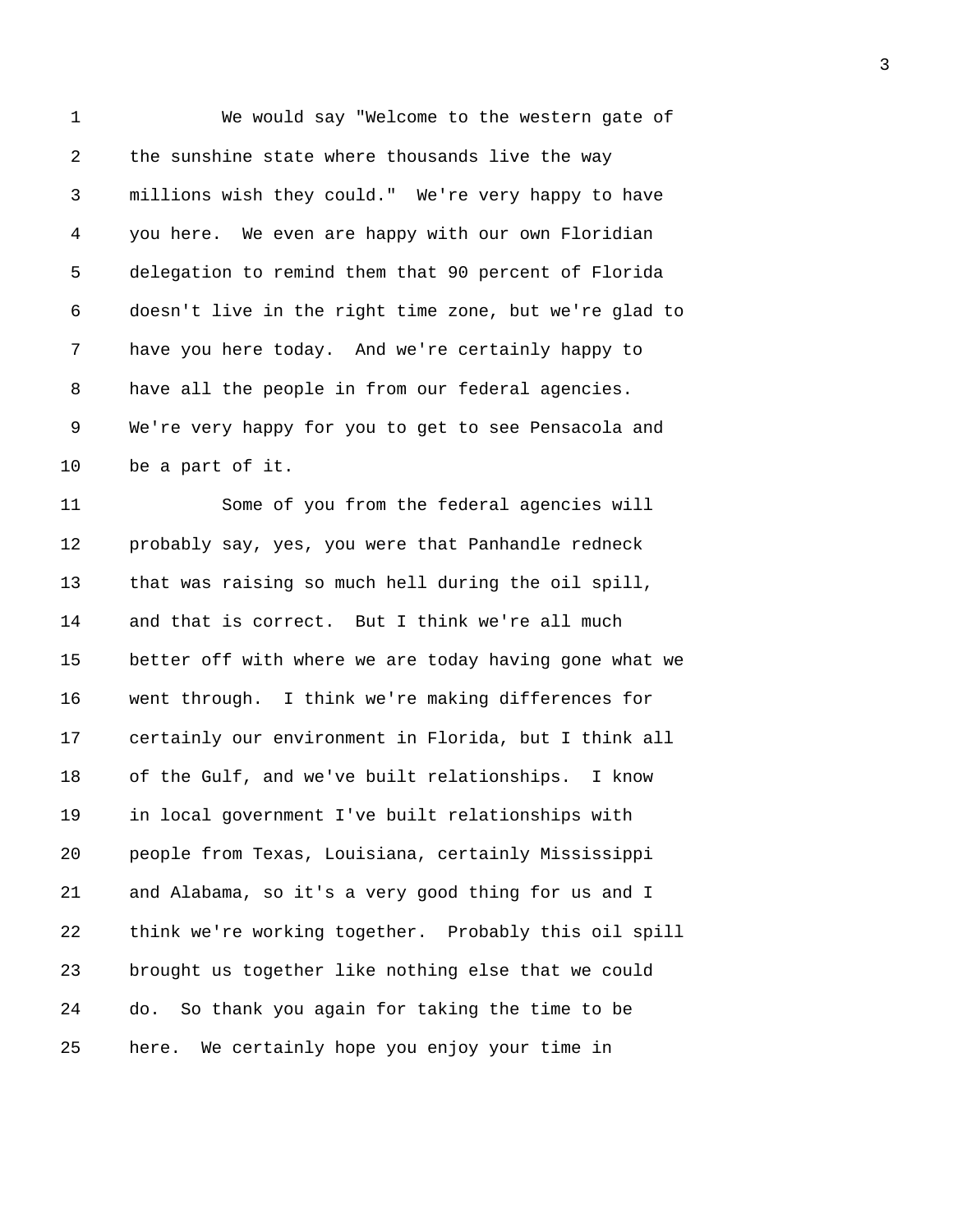1 Pensacola and your stay. We look forward and hope 2 you'll come back and be part of us here in Northwest 3 Florida. Thank you.

4 MR. FRANKLIN: Thank you, Mayor Robinson, 5 a tireless advocate of restoration.

6 We have a court reporter with us tonight 7 who will memorialize all of the proceedings of 8 tonight's meeting and to ensure that your voice is a 9 part of this record. That transcript will be posted 10 to the trustees' Web site in the near future. As you 11 can see, we also have with us American sign language 12 interpreters and they will be with us throughout the 13 entire evening.

14 The trustees want me to also point out, just 15 in case you missed it during the open house which was 16 taking place upstairs, if you did not get 17 an opportunity to visit the open house, please join us 18 upstairs as the subject matter experts will resume in 19 that location immediately following tonight's meeting. 20 We do have a guest with us tonight, Ms. Keala 21 Hughes. She is in the rear of the room. She is the 22 RESTORE Council Director of External Affairs and 23 Tribal Relations. Ms. Hughes has a table at the open 24 house upstairs to help explain the ins and outs of the 25 RESTORE Council. Thank you for being with us tonight.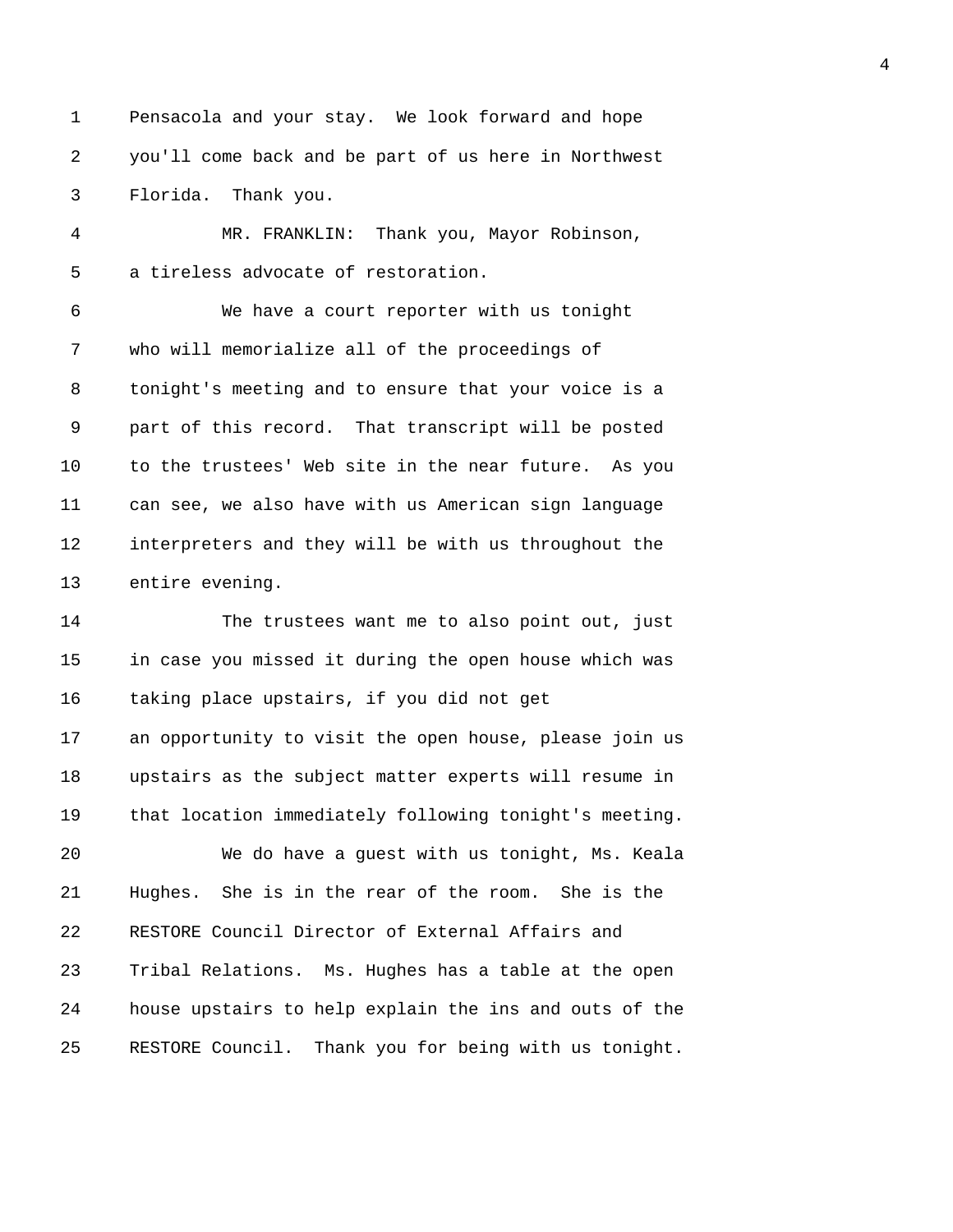1 When you came in you were asked to fill out 2 a blue card. Everyone should have filled out a blue 3 card, and there was question on here, "Would you like 4 to make public comment?" Yes or no. If you said no, 5 but after listening to the presentations you want to 6 make public comment, that is more than welcome. 7 In fact, we encourage you to make public comment. 8 That's the important portion of the second half of 9 tonight's meeting. If you're one of those individuals 10 who said no, but you then want to make public comment, 11 at any time if you will raise your hand we will get a 12 card to you as I will need to call you forward during 13 the public comment portion of tonight's meeting. 14 So we encourage you to consider making public comment. 15 So at this time let's go ahead and get 16 tonight's meeting started. I have the pleasure of 17 bringing up our first speaker, Ms. Leslie Reed, 18 Florida Department of Environmental Protection, 19 Deputy Chief of Staff and chair of the Trustee 20 Council. Ms. Reed. 21 MS. LESLIE REED: Good evening. I'd like to 22 welcome you all to the annual meeting of the Trustee 23 Council and Region-wide Trustee Implementation Group 24 and thank you for your interest and your attendance. 25 Since the global settlement with BP in 2016 the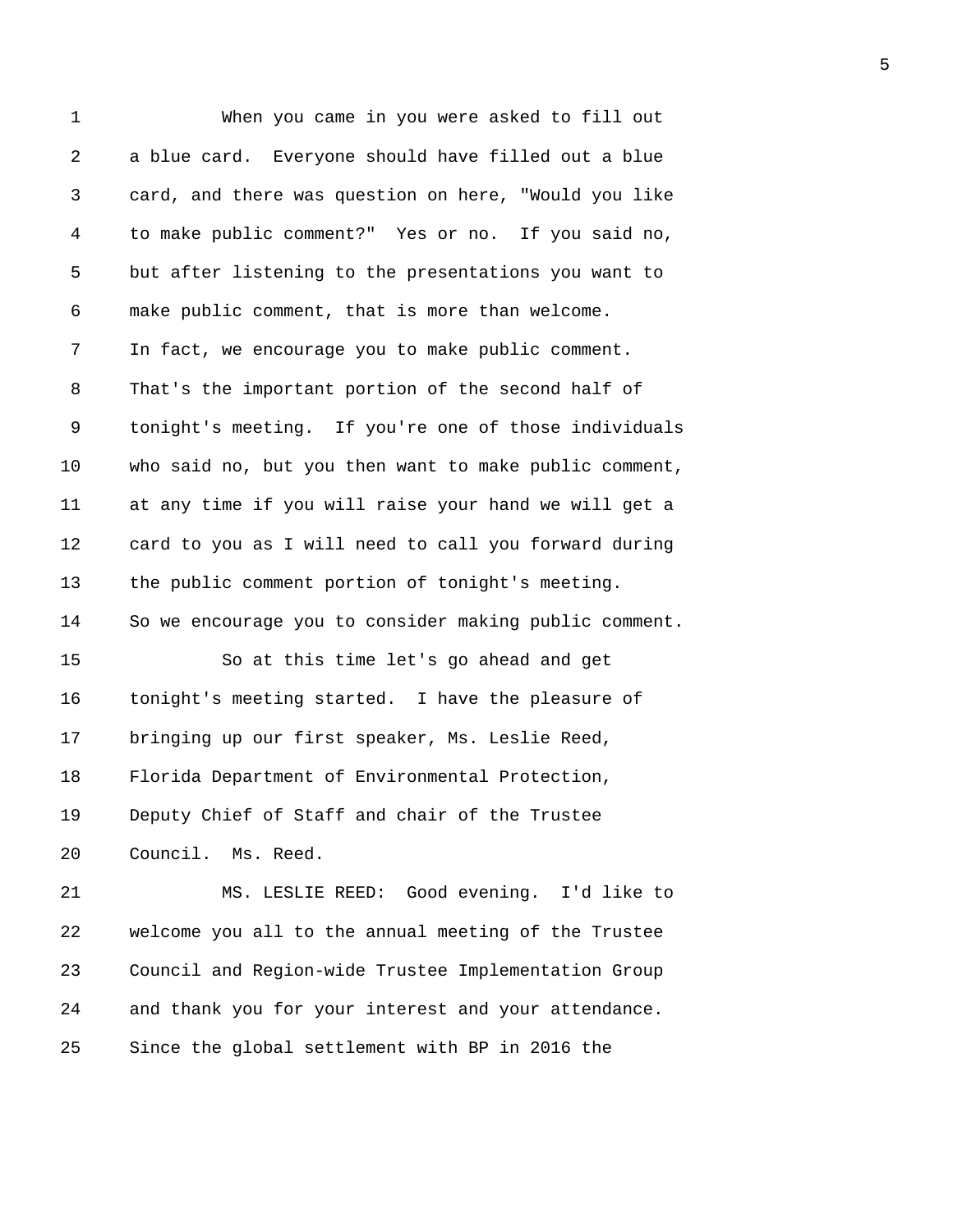1 trustees have held a meeting every year to bring you 2 up to speed on our efforts to restore the natural 3 resources injured by the Deepwater Horizon oil spill. 4 This is our fourth trustee annual public meeting. 5 Tonight's agenda, first I'll introduce all of 6 the trustee implementation group representatives for 7 the council. After that I'll go over some information 8 and an update of what we've done since our last annual 9 meeting, and then you'll hear an update from each of 10 our restoration area trustee implementation groups. 11 After that we would like to hear from you. As Perry 12 said, he will facilitate the public comment portion of 13 the agenda, and after the meeting ends we'll reopen 14 the open house and be available for further 15 conversations and questions upstairs. 16 Now for introductions. Up here you'll see 17 the names of the representatives for each of the 18 restoration areas. We have Chris Blankenship with 19 Alabama; we have Gareth Leonard with Florida; 20 Bren Haase with Louisiana; Gary Rikard with 21 Mississippi; Robin Riechers with the State of Texas. 22 For the Department of Interior we have Mary Josie 23 Blanchard; from Environmental Protection Agency is 24 Mary Kay Lynch; from NOAA we have Chris Doley; and 25 then for USDA we have Homer Wilkes. We thank you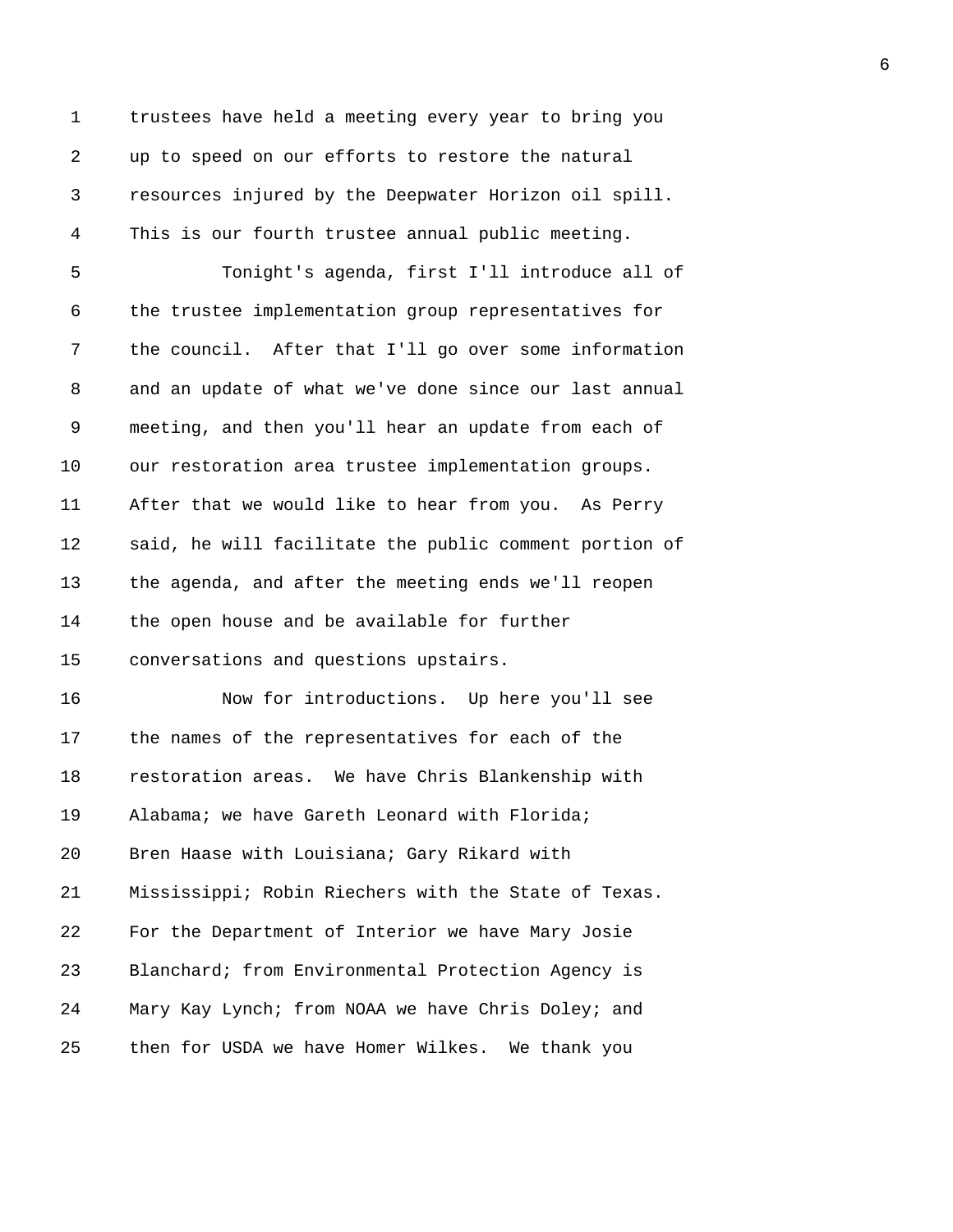1 all for being here.

2 So this is a quick review of the Trustee 3 Council's responsibilities. The trustees are 4 responsible for restoring the environment and 5 compensating the public for natural resource injuries 6 resulting from the Deepwater Horizon oil spill. 7 We use the natural resource damage assessment to 8 determine the extent of injuries to natural resources 9 and to seek restoration or compensation from the 10 parties responsible. The goal is to restore injured 11 natural resources such as wetlands, fish and birds to 12 the condition they would have been if the spill had 13 not occurred. We are also responsible for addressing 14 recreational uses like boating and swimming that were 15 lost or affected as a result of the oil spill. 16 Let me give you just a bit of background 17 before I give you the update on what we've been doing. 18 This timeline shows the oil spill began in April of 19 2010. He we began the natural resource injury 20 assessment right away. 21 In April of 2011 BP agreed to make up to 22 \$1 billion available for early restoration before the 23 assessment was complete so we were able to get a jump

25 a total of five early restoration plans with a total

24 start on restoration. From 2011 to 2016 we approved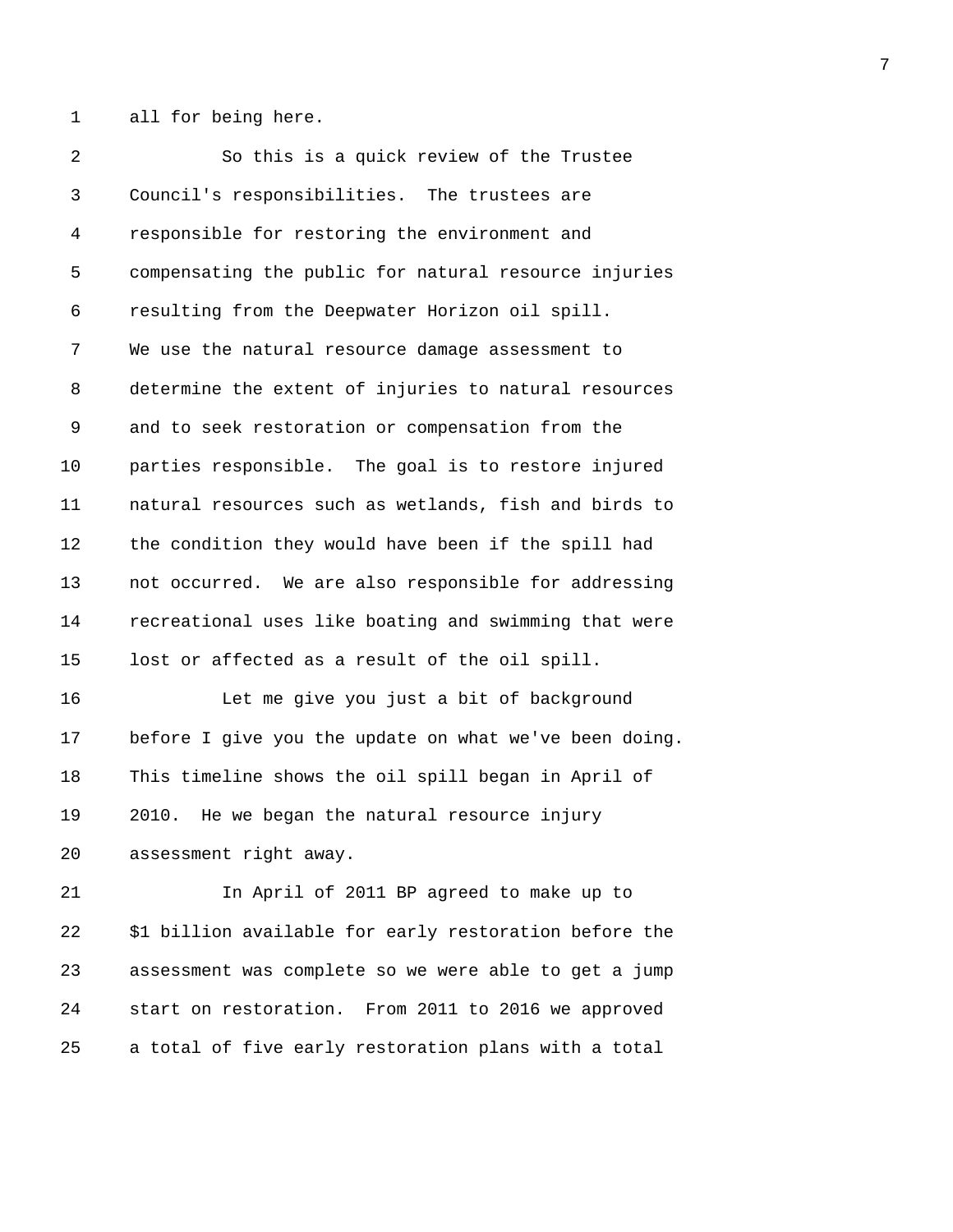1 of 65 projects with a combined cost of \$866 million. 2 Some of those projects have been completed and some 3 are still underway.

4 In April of 2016 the federal government in 5 the five Gulf states reached a settlement with BP 6 totaling approximately \$20.8 billion. Of the 7 \$20.8 billion, the settlement provided \$8.8 billion 8 in natural resource damage assessment funds, which 9 you will hear us refer to as NRDA from here on out, 10 to support our work restoring the Gulf. The total 11 includes the \$1 billion for early restoration, and 12 that means there's another \$7.1 billion to fund the 13 current planning and restoration, and \$700 million for 14 adaptive management of unknown conditions. 15 On the timeline you can see the date 16 indicated here, and today indicated along the 15-year

17 timeline for payment by BP of restoration funds. 18 To date implementation groups have approved more than 19 200 projects for an estimated cost of approximately 20 \$1.2 billion.

21 Along with the settlement the Trustee 22 Council also finalized a programmatic restoration 23 plan. This plan is programmatic, which means it 24 includes overarching restoration goals for the entire 25 Gulf ecosystem and broad restoration types that guide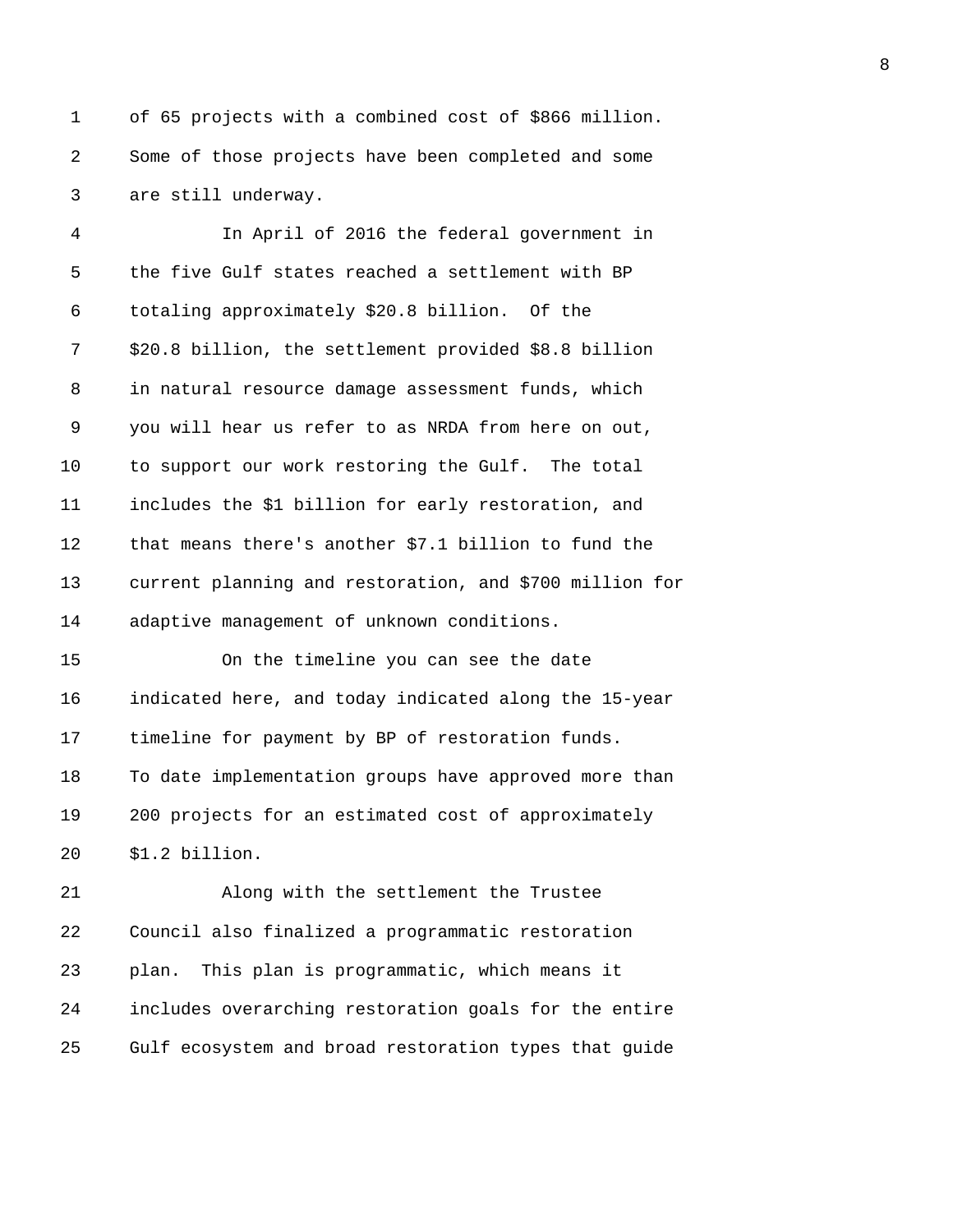| 1  | the development and selection of restoration projects. |
|----|--------------------------------------------------------|
| 2  | It does not include a list of individual restoration   |
| 3  | projects like you often see in the implementation      |
| 4  | group restoration plan.                                |
| 5  | Besides determining the total amount of money          |
| 6  | BP would pay in NRDA damages, the settlement also      |
| 7  | determines where the money would be spent. The funds   |
| 8  | have been assigned to geographic restoration areas,    |
| 9  | one for each state in the restoration areas called     |
| 10 | Region-Wide and Open Ocean. Then within each           |
| 11 | restoration area funds are assigned to restoration     |
| 12 | types that were injured in those areas.                |
| 13 | I know this is a bit difficult to read, so             |
| 14 | we do have copies available to you. If you were at     |
| 15 | the open house you may have grabbed one, but they are  |
| 16 | upstairs if you'd like to get one after this meeting.  |
| 17 | To accomplish our restoration effort the               |
| 18 | settlement also established trustee implementation     |
| 19 | groups, often referred to as TIG, focusing on the      |
| 20 | different restoration areas. The Trustee Council       |
| 21 | provides coordination and ensures transparency,        |
| 22 | fiscal and scientific accountability, and consistency  |
| 23 | with a programmatic plan and a cross-implementation    |
| 24 | group.                                                 |
| 25 | The Gulf ecosystem, as you all probably know,          |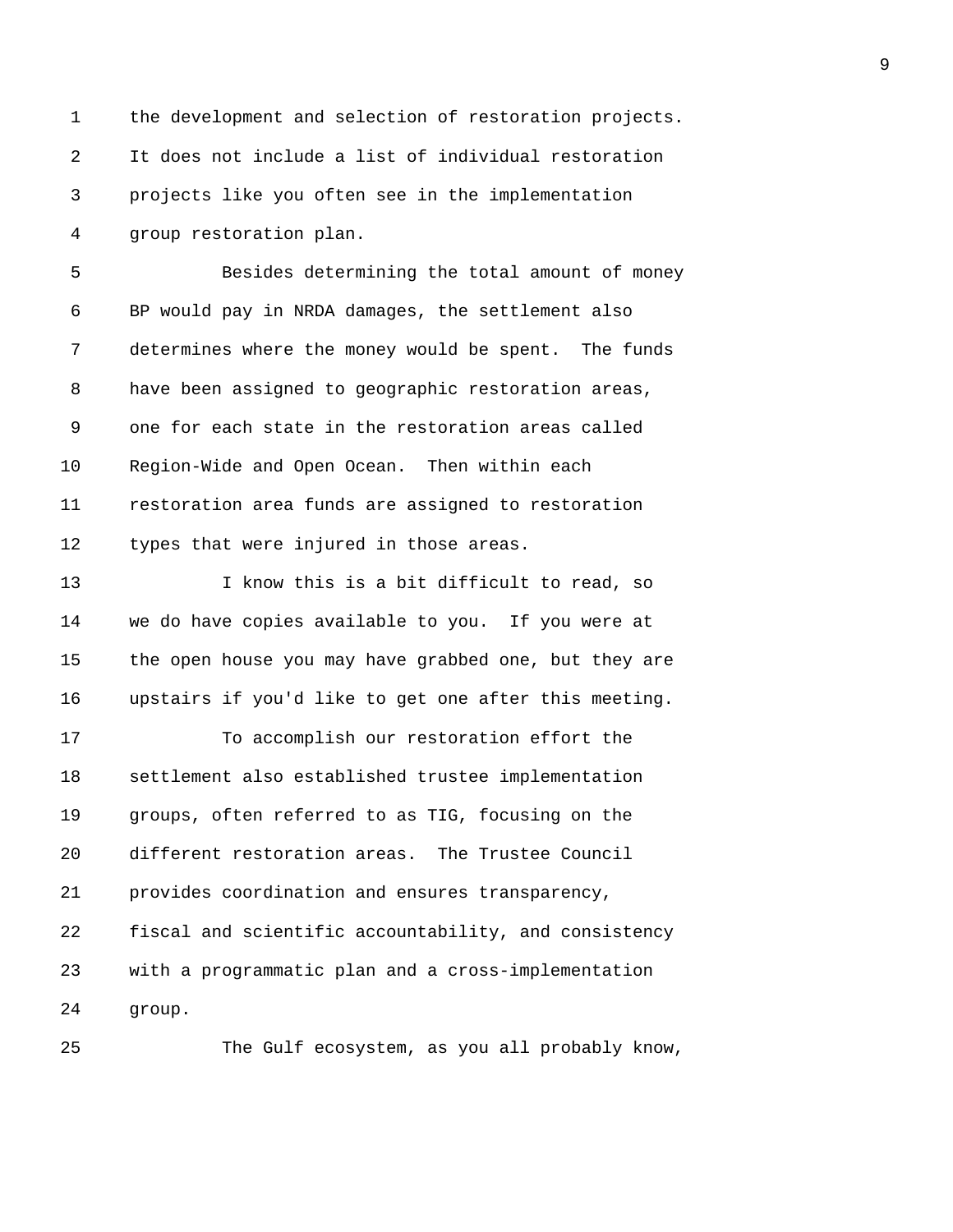1 is very diverse with a wide variety of natural 2 resource and habitats that depend on each other as 3 shown in this diagram. The spill injured a wide range 4 of wildlife and habitat, and also negatively impacted 5 recreational opportunities like fishing and boating. 6 The injuries were across the entire Gulf ecosystem. 7 Because of these ecosystem-wide injuries, trustee 8 implementation groups are taking a comprehensive and 9 integrated ecosystem-level approach to restoring the 10 Gulf consistent with our programmatic restoration plan 11 discussed a few moments ago. 12 We're seeing common themes across these 13 restoration activities. A lot of our projects benefit 14 multiple restoration types. For example, projects 15 focused on improving water quality also represent 16 recreational opportunities, making beaches safer for 17 locals and tourists, and restoration projects in 18 wetland coastal and near shore habitats can also 19 benefit where there is an oyster population. When 20 possible, the trustees also strive to develop projects 21 of restoration types across broad geographies. 22 We have multiple bird projects that restore habitat 23 in several states, and a 10-year early restoration 24 project restoring sea turtles across Florida, 25 Louisiana, and Texas.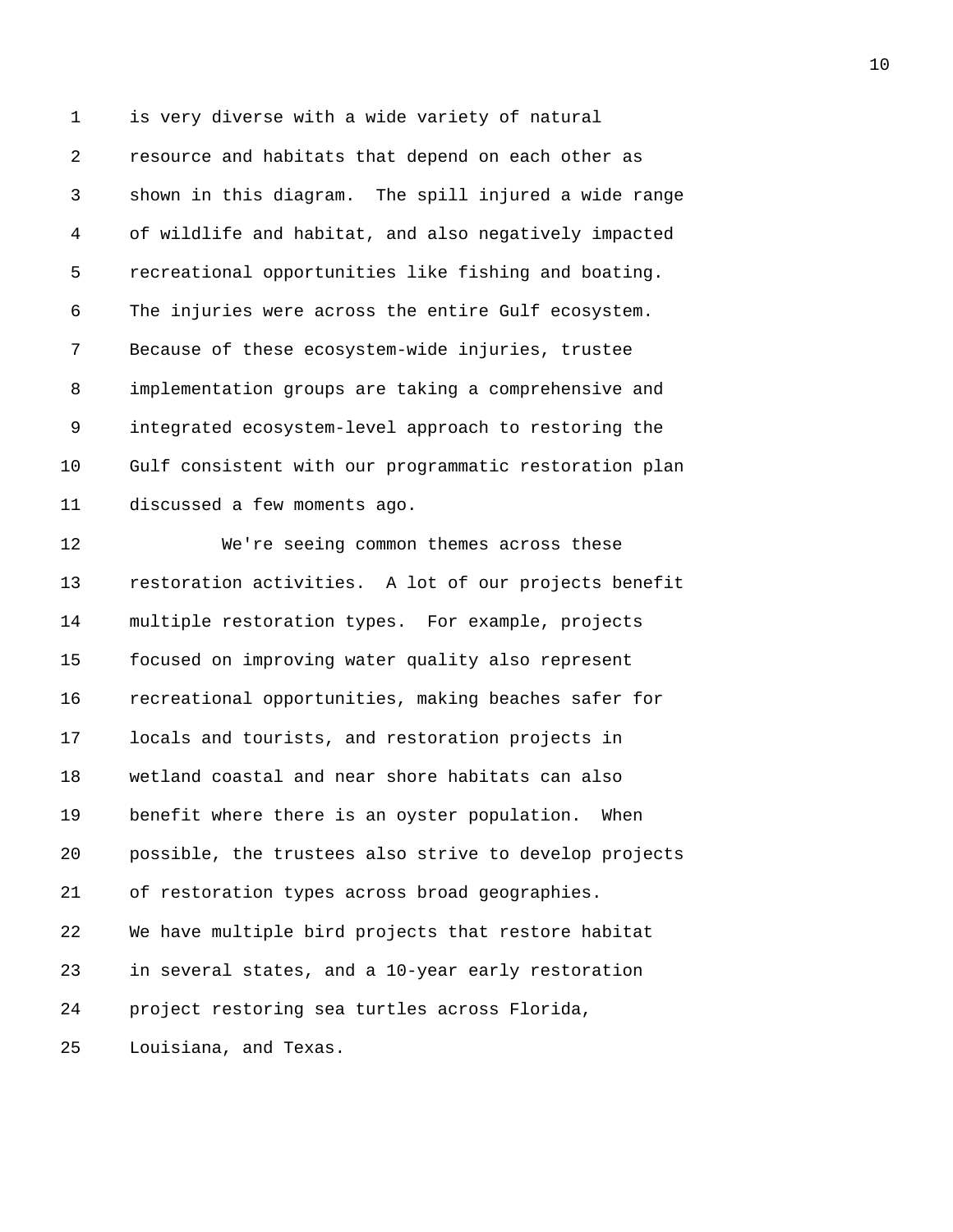| 1  | We're also coordinating cross-funding sources         |
|----|-------------------------------------------------------|
| 2  | to maximize Gulf ecosystem restoration. Along with    |
| 3  | NRDA funding we're leveraging the settlement funds    |
| 4  | managed through other bodies including the RESTORE    |
| 5  | Council and the Gulf Environmental Benefit Fund which |
| 6  | is managed by the National Fish and Wildlife          |
| 7  | Foundation. Examples include the Bahia Grande Coastal |
| 8  | Corridor Habitat Acquisition and McFaddin Beach and   |
| 9  | dune restoration which leverage these funds.          |
| 10 | Implementation groups are also looking to             |
| 11 | leverage funding with local and state agencies        |
| 12 | especially around recreational use projects.<br>One   |
| 13 | example in Florida is the Norriego Point restoration  |
| 14 | and recreation project which utilizes both NRDA and   |
| 15 | state funding, all to accomplish more than it can do  |
| 16 | just within the NRDA program.                         |
| 17 | Finally, we work with local experts like              |
| 18 | commercial and recreational fishermen to offer short  |
| 19 | and long-term benefits for the fisheries while        |
| 20 | restoring targeted species of fish. An example of     |
| 21 | that is the Oceanic Fish Restoration project which is |
| 22 | restoring tuna and other species in partnership with  |
| 23 | pelagic longline fishermen in Florida and Louisiana.  |
| 24 | Along the lines of internal coordination              |
| 25 | one effort is our monitoring and adaptive management  |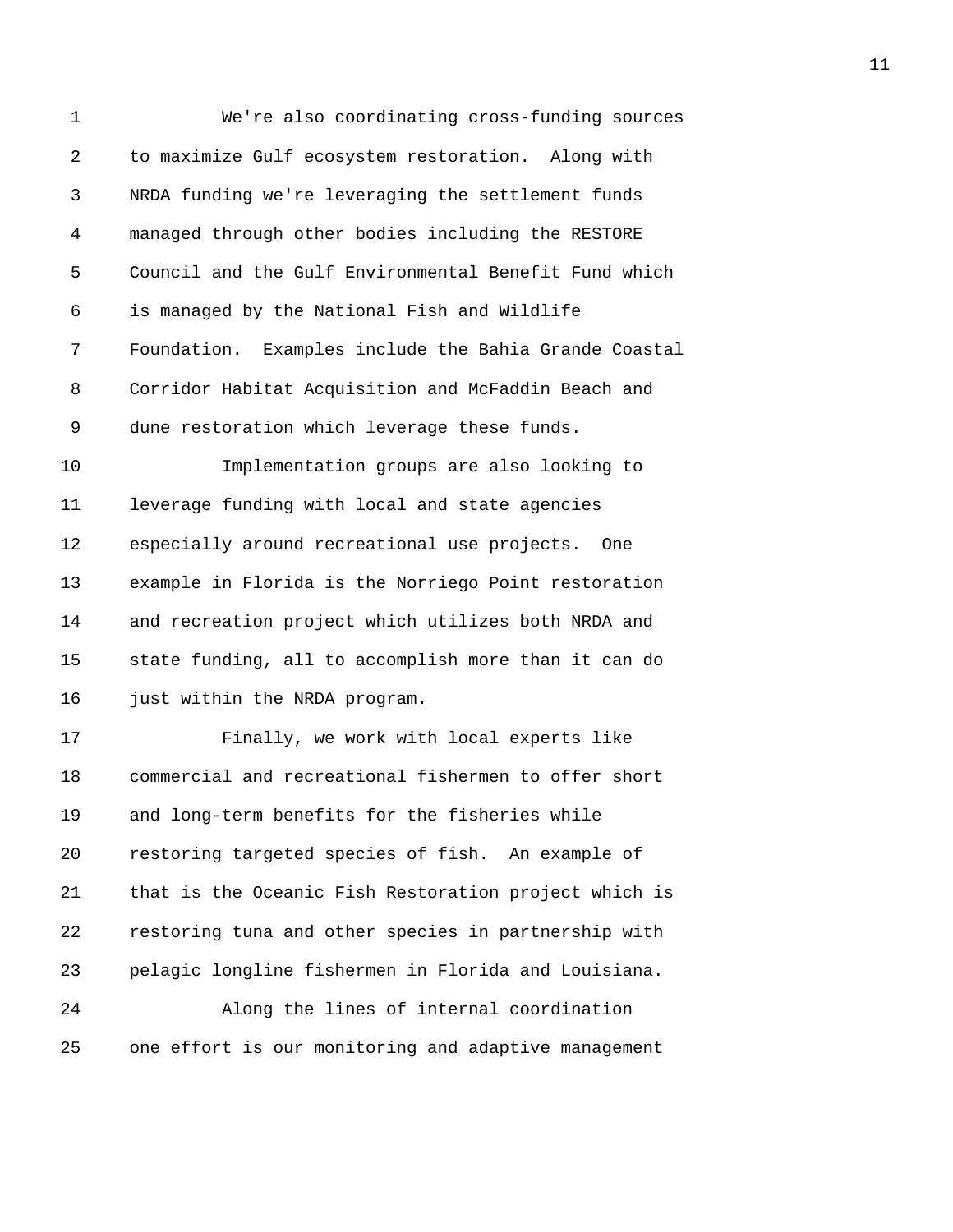1 work group that has been supporting TIGs with 2 monitoring and adaptive management issues. The work 3 group is continuing to work on the monitoring and 4 adaptive management manual, specifically the project 5 level guidelines. The work group is also supporting 6 programmatic evaluation across TIG and restoration 7 types. And finally, the monitoring and adaptive 8 management work group is continuing to develop a data 9 base structured for restoration monitoring data and 10 our online data management system known as DIVER.

11 Now we can get to probably what you're all 12 here for and the good stuff, the updates from the 13 implementation groups and what they've been doing for 14 their restoration areas. As you hear from each TIG 15 about what work they've undertaken this year and 16 anticipate in the future you will hear some common 17 themes. As we plan for future restoration we are 18 focused on getting public input early in the process.

19 Generally speaking, the TIGs have focused on 20 restoring Gulf habitats and access to those habitats. 21 The TIGs are expanding their work now to look at 22 improving water quality and addressing living and 23 coastal marine resources which include birds, oysters, 24 turtles and mammals. Perhaps most importantly for 25 many of you, you'll hear that restoration projects are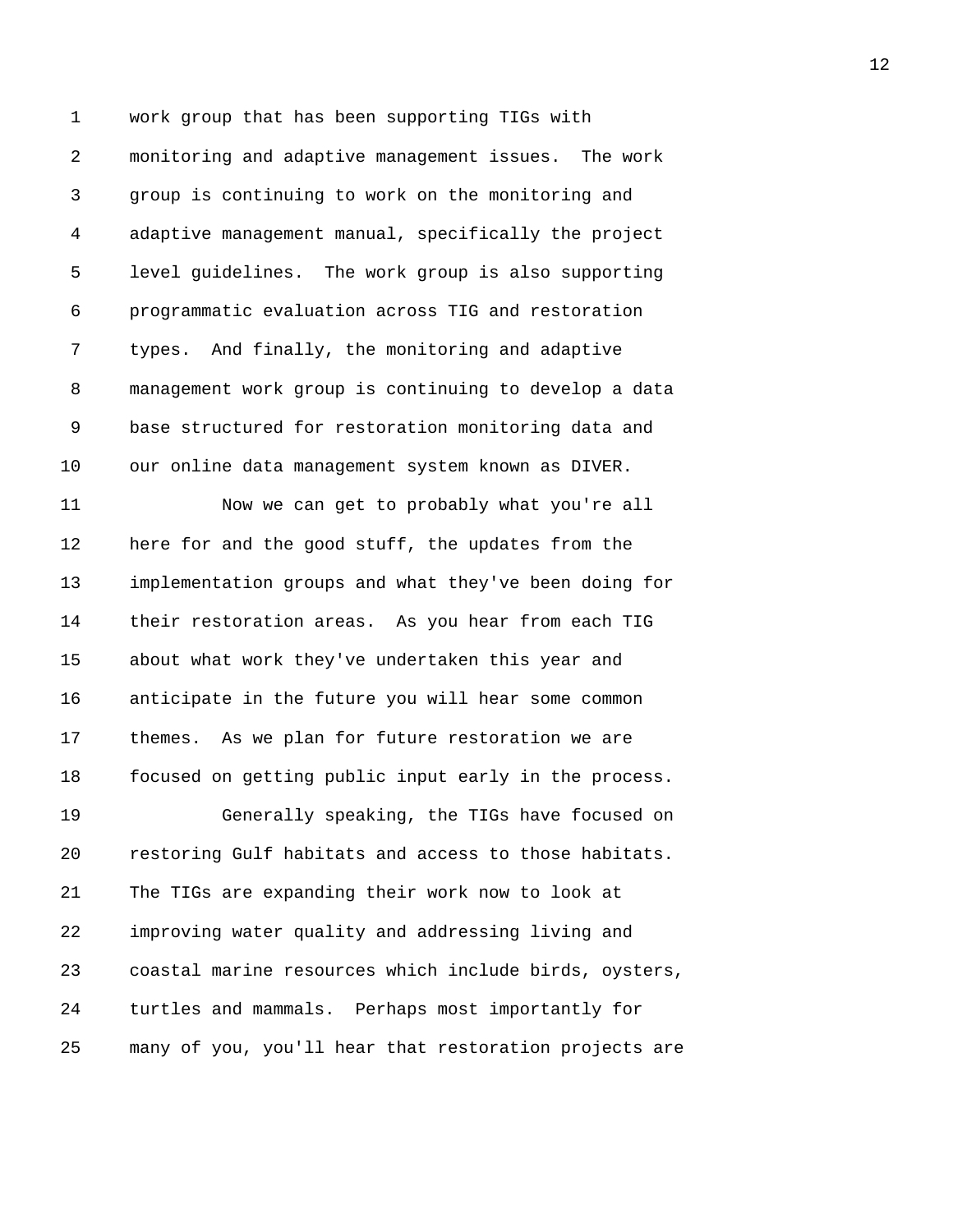1 taking shape both on the grounds and in the water.

2 So first I am happy to introduce Chris 3 Blankenship from the State of Alabama and a member of 4 Alabama TIG.

5 MR. CHRIS BLANKENSHIP: Thank you. As Leslie 6 said, I am Chris Blankenship. I'm the Commissioner of 7 the Department of Conservation and Natural Resources 8 for the State of Alabama and I'm the lead trustee for 9 the State of Alabama. We also have our geological 10 surveyor for the State of Alabama, Dr. Nick Tew,

11 a trustee for Alabama.

12 In Alabama \$295 million is the amount of the 13 total settlement funds that were included for Alabama 14 in the consent decree. So far we've committed 15 \$162 million, which equates to about 55 percent of 16 those funds that are committed to Alabama have been 17 committed to restoration projects. Restoration Plan I 18 was released in April of 2017. Restoration Plan II 19 was released in September of 2018, and the \$162 20 million does not include Restoration Plan III which 21 we are currently working on right now. The breakdown 22 of those \$162 million worth of projects can be found 23 on the handout that's available outside the door or 24 upstairs at the open house.

25 I just mentioned the Alabama TIG released its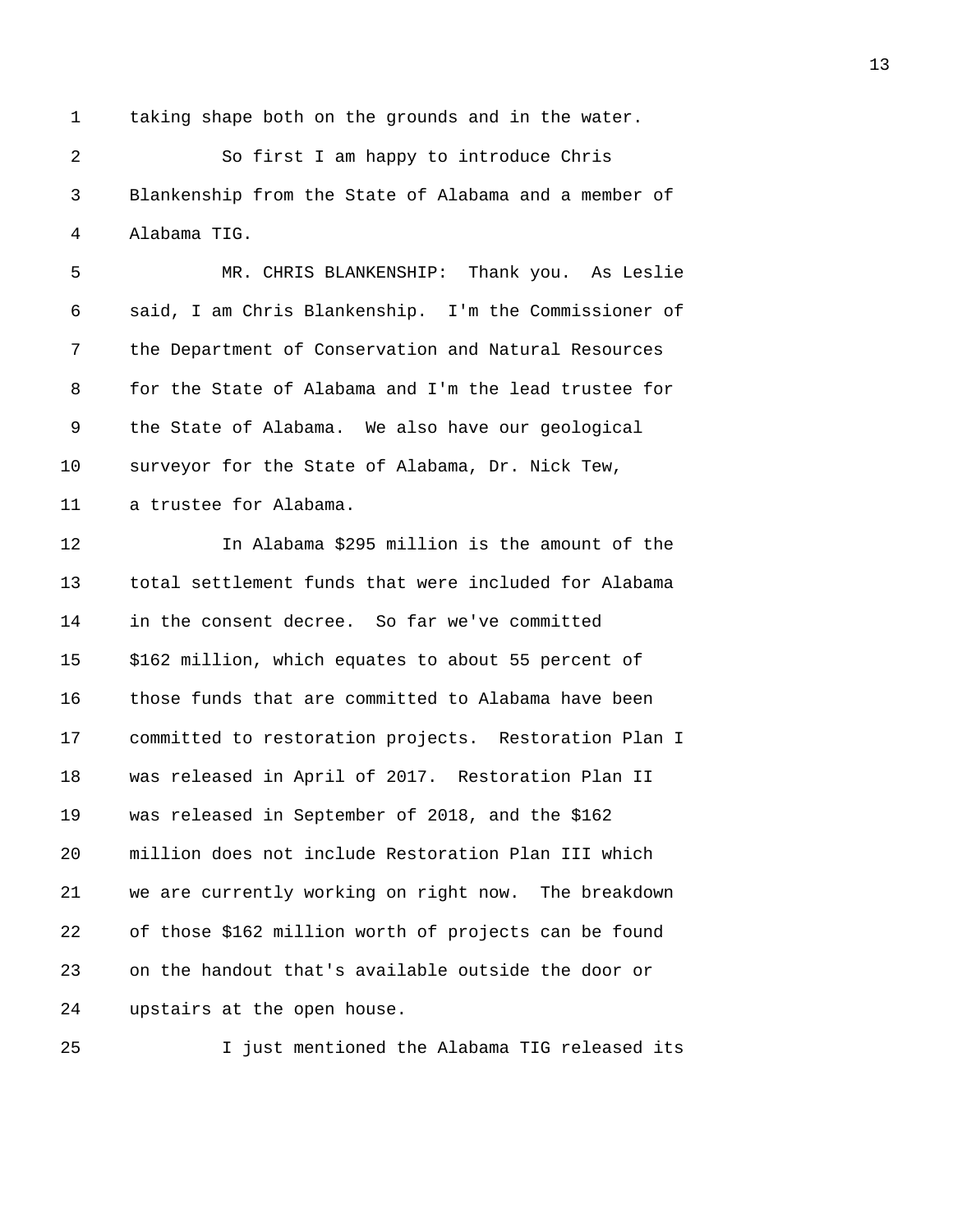1 second restoration plan in the fall of 2018 which 2 included all of the ecological restoration types for 3 which Alabama had received funding. Implementation of 4 those projects is well underway. We solicited project 5 suggestions in December for the third restoration plan 6 which I mentioned a moment ago. We are currently 7 developing that plan that will include projects for 8 birds and the loss of recreational use. Of course, 9 we're currently implementing and monitoring projects 10 from early restoration and the first restoration plan 11 as well, and welcome the opportunity to talk with any 12 of you about those projects at the open house. 13 I do want to take this opportunity to 14 highlight a couple of the projects that we are 15 currently implementing. The first project is called 16 the Coastal Alabama Sea Turtle Conservation Program. 17 If you're from Alabama, most of you know this as 18 Share the Beach, which is a sea turtle nesting, 19 monitoring, and stewardship program that's currently 20 being housed or conducted by the Alabama Coastal 21 Foundation. 22 Share the Beach is a volunteer program 23 that's been assisting with the monitoring of nesting

25 2003. Over 400 volunteers work together to monitor

24 and hatching sea turtles along the Alabama coast since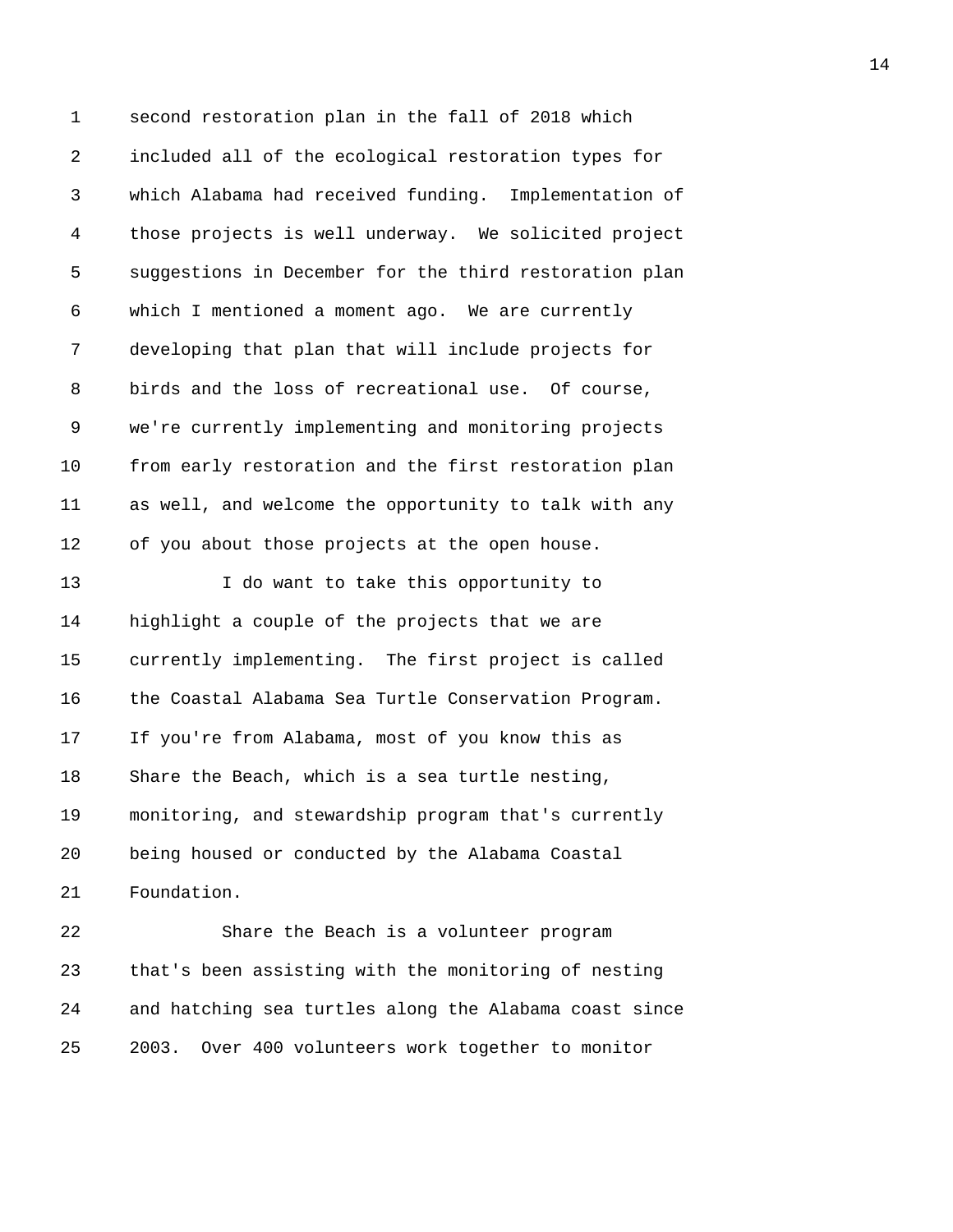1 Alabama's beaches every day for nesting habitat, 2 looking for evidence of sea turtle activity and 3 nesting during the night from the previous night. 4 This program has a long history of providing 5 imperative nesting turtle nests and hatchling 6 stewardship across the entire Alabama coast resulting 7 in increased nest success, and the Alabama TIG is 8 proud to provide the funds necessary to the continued 9 operation, expansion, and enhancement of this program. 10 These funds will also allow for enhanced public 11 education surrounding the program and conservation of 12 sea turtles in the wild as well as improve the overall 13 data collection of the program.

14 To give you an idea of the importance of the 15 program to Alabama's coast and the volume of sea 16 turtle nesting the program works to monitor, the most 17 recent year of full data there were 178 nests counted 18 and protected across the Alabama coast thanks to the 19 efforts of Share the Beach scientists and volunteers. 20 So far this year just in the month of May we've had 21 16 loggerhead turtles that have nested in Alabama, 22 which is an above-average number for this time of year 23 so far.

24 So what's coming next? We continue to 25 implement and monitor the project. The third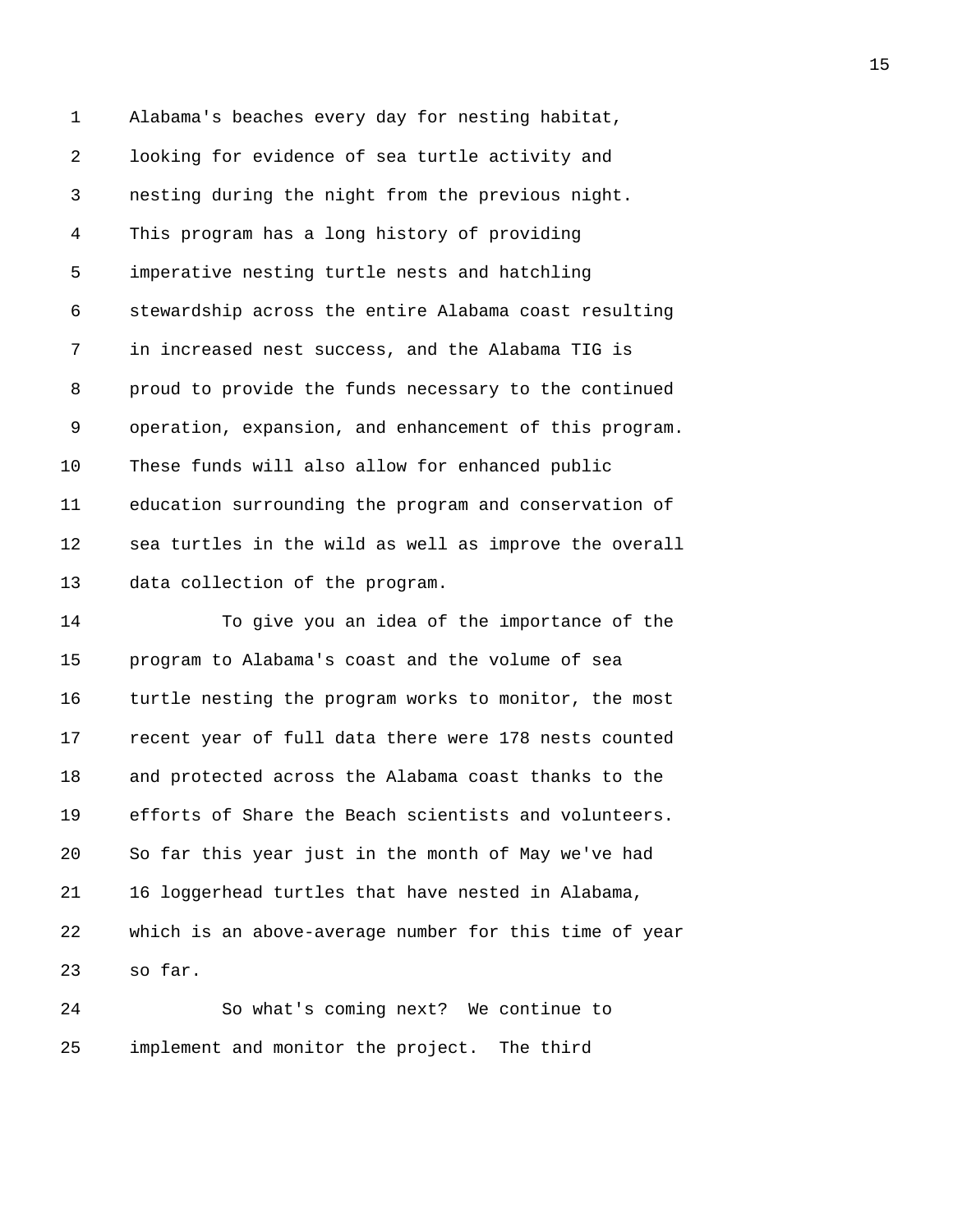1 restoration plan, as I mentioned, is now underway. 2 You may have seen the notice that came out earlier 3 this week that we've initiated that process. The plan 4 will consider restoration projects for both birds and 5 recreational use and we hope to have a draft plan out 6 this summer. We're also looking forward to the annual 7 meeting of the Alabama TIG this fall, so keep an eye 8 open for that date and location for the future 9 meeting.

10 Appreciate the opportunity to be here. 11 We'll be looking forward to talking to anybody that 12 has any questions about the restoration activities in 13 Alabama at the open house that will follow this 14 meeting. Thank you for the opportunity to share about 15 some of the great work that's being done in Alabama, 16 and I appreciate all of the other members from the 17 Alabama TIG and from the federal agencies that we work 18 with to implement these projects.

19 At this time I'd like to recognize Gareth 20 Leonard from the State of Florida to give an update 21 on Florida restoration activity.

22 MR. GARETH LEONARD: As Chris said, I'm 23 Gareth Leonard. I'm Florida Fish and Wildlife 24 Conservation's Gulf restoration coordinator. Along 25 with Leslie Reed at DEP and our other partners we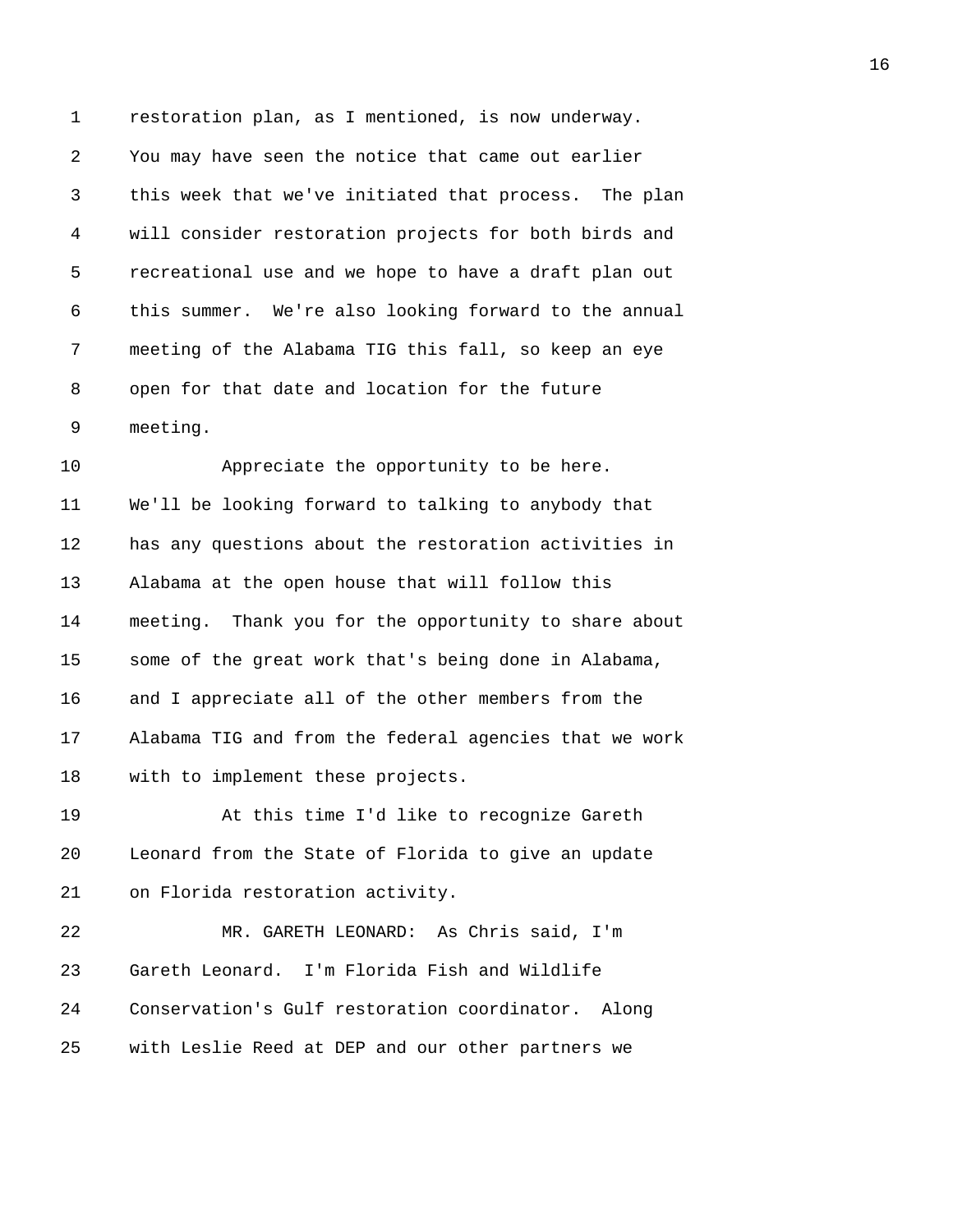1 formed the Florida TIG. So in Florida we were 2 allocated \$680 million, and to date we have received 3 just over \$240 million, and of that we have committed 4 just over \$200 of that through early restoration and 5 the recent release of our Restoration Plan I. 6 The remaining \$438 million will be coming in equal 7 payments to the state over the next 12 years in the 8 amount of roughly \$36.6 million. 9 So what we have done to date, through early 10 restoration we were allocated roughly \$144 million, 11 and with that we have 33 early restoration projects. 12 Of that we are actively implementing 29 of those, with 13 four of them being completed, so that has taken up 14 the lion's share of time to date. 15 Back in March we released Restoration Plan I. 16 It is for \$61 million covering 23 projects over 17 four restoration types, being habitat projects on 18 federally-managed lands in which we have four 19 projects; nutrient reduction for which we have two 20 projects; water quality with nine projects; and then 21 rec use projects that we had eight. 22 And then recently, back in April we initiated 23 restoration planning for Phase V, which was an early 24 restoration project in Florida that is for the 25 creation and enhancement of coastal parks in the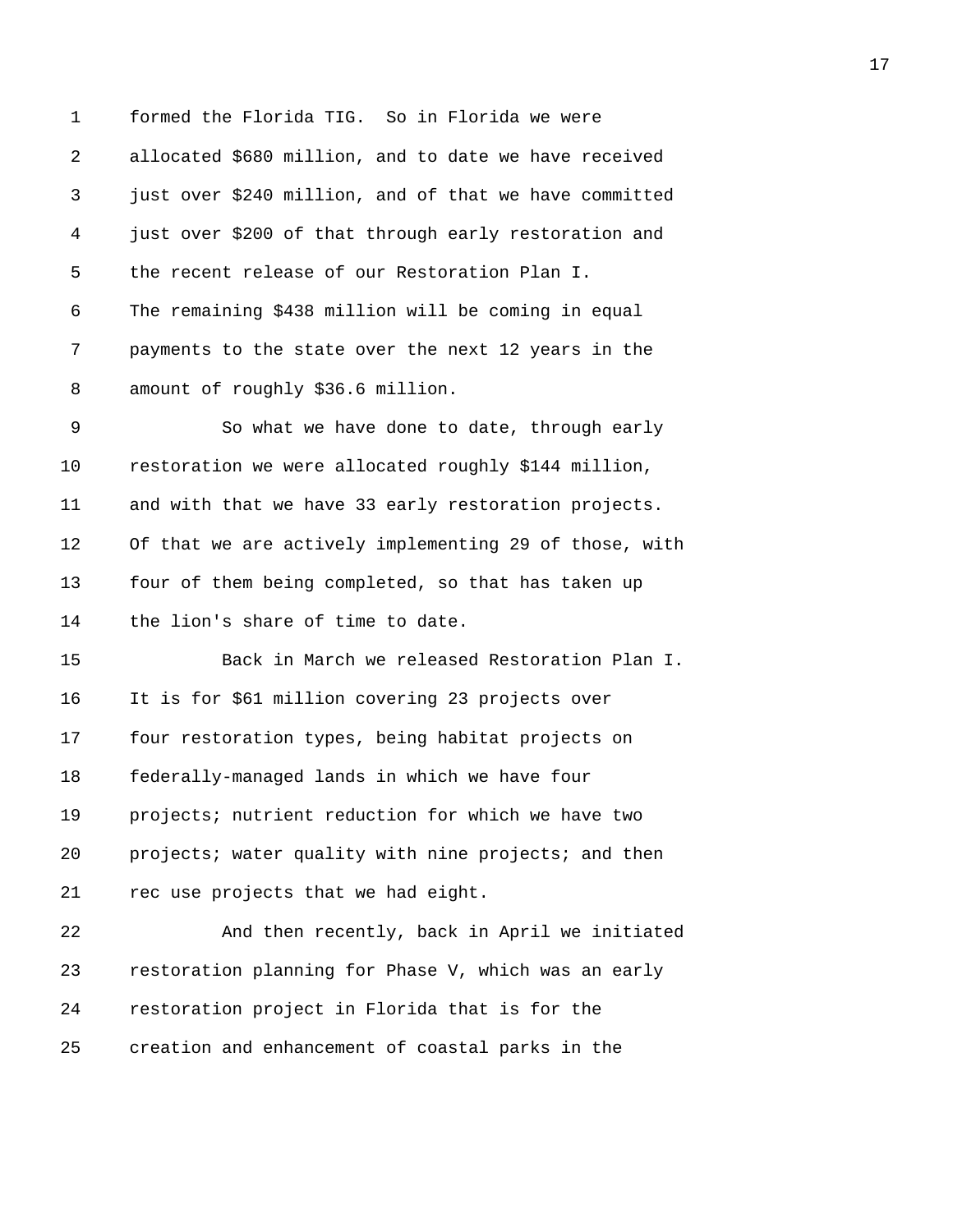1 Panhandle, so we initiated our final phase of that. 2 So anticipate having a draft released to the public 3 for your review and comment later this summer.

4 For a plus in Florida, the lion's share of 5 our injury was through the loss of recreational use, 6 so through early restoration most of our focus was on 7 providing for rec use. So we are highlighting today 8 our artificial reef creation projects. It is being 9 implemented through the western Panhandle, the five 10 western counties, Escambia through Bay, and one local 11 municipality, the City of Mexico Beach. It's roughly 12 an \$11 and a half million project, and through 13 December of this year we have deployed almost 14 1,800 modules to enhance the recreational fishing 15 opportunities for the public and the visitors to the 16 State of Florida. We hope to have that project 17 finalized in the next year or so and look to reap the 18 benefits of increasing the fishing opportunities to 19 the public.

20 What we have coming up is obviously, as I 21 said, we still are actively implementing 29 of our 22 early restoration projects. As indicated, we just 23 finalized our initial restoration plan, so we are 24 in the process of gaining the funds and will start 25 implementing those additional 23 projects.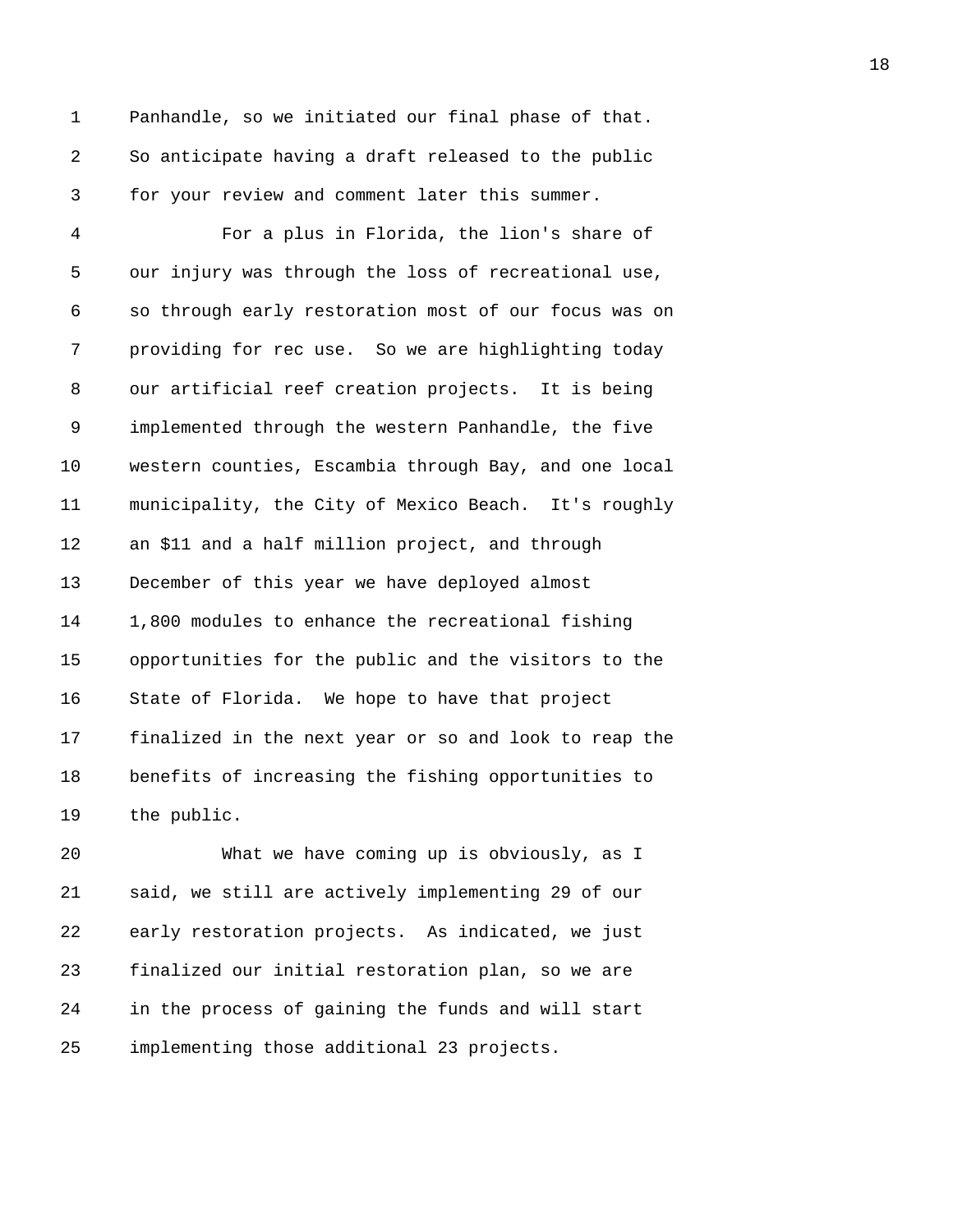1 As indicated, we'll be looking to release a draft of 2 our Phase 5.3 restoration plan later this summer. 3 And we will also be doing a call for restoration 4 projects for our Restoration Plan II. This plan is 5 going to focus on living coastal marine resources, 6 so we will have a call for birds, sea turtles, marine 7 mammals and oysters, and potentially some work on 8 habitat on federally-managed lands. So anticipate 9 seeing that in a month or so. 10 So that's what we've got going in Florida. 11 As I said, I'd like to thank City of Pensacola for 12 hosting us and for everyone coming out tonight and 13 I look forward to having conversations with you-all 14 later tonight. So with that I'm going to hand it 15 over to Bren with Louisiana. 16 MR. BREN HAASE. Well, thank you, Gareth. 17 And good evening, everybody. I appreciate you being 18 here this evening with us. My name is Bren Haase, 19 I'm the Executive Director of the Coastal Protection 20 Restoration Authority of Louisiana, and I'm 21 representing the Louisiana TIG to talk with you about 22 recent activities here in the Louisiana restoration 23 area. 24 So we'll start talking about the funding,

25 of course. Louisiana TIG was allocated \$5 billion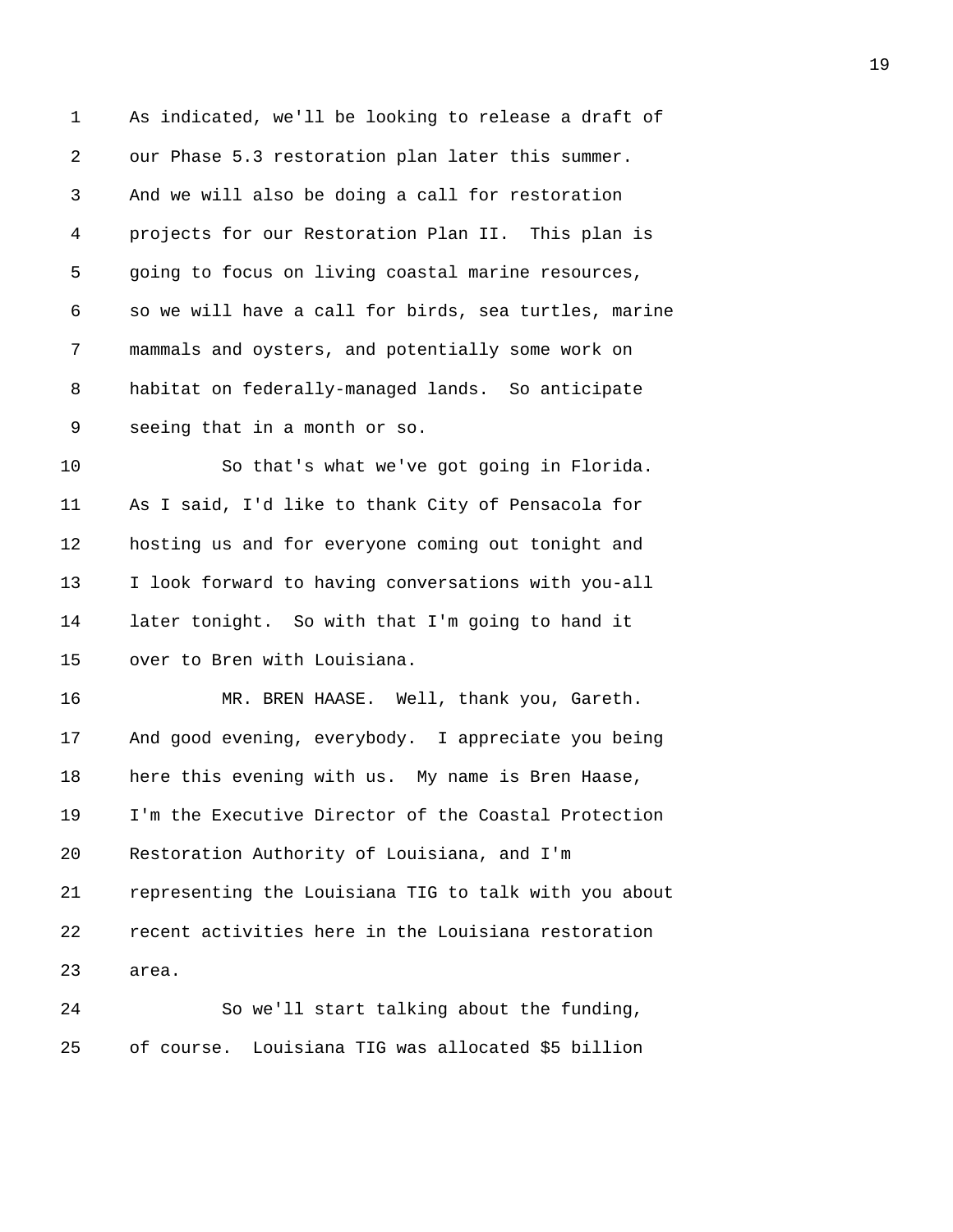1 to restore our coast in damages associated with the 2 Deepwater Horizon oil spill. As was discussed, of 3 course, all that money doesn't come to Louisiana TIG 4 at once. It comes over a period of 15 years. It ends 5 in the year 2031. So of those dollars that have been 6 allocated to the State of Louisiana and the Louisiana 7 TIG, about \$460 million of those have been dedicated 8 to project planning, monitoring and adaptive 9 management, and, of course, implementation of numerous 10 projects across our coast. 11 So a couple of plans that have been finalized 12 here recently, or in the works recently, include 13 Restoration Plan I, Phase II plan, final Queen Bess 14 Island restoration plan. Restoration Plan I is the 15 first plan, of course, as its number would indicate, 16 that was developed post spill and included six 17 restoration projects for Louisiana's coast. This 18 Phase II plan is advancing the Queen Bess project, 19 which was one of those six, and provides funding and 20 allows us to implement that project which I'm happy to 21 say will begin by the end of this year. 22 Restoration Plan II was finalized in 2018. 23 It included four recreational use projects. One of 24 those projects was the restoration plan for the 25 Lake Charles Science Center and Education Complex.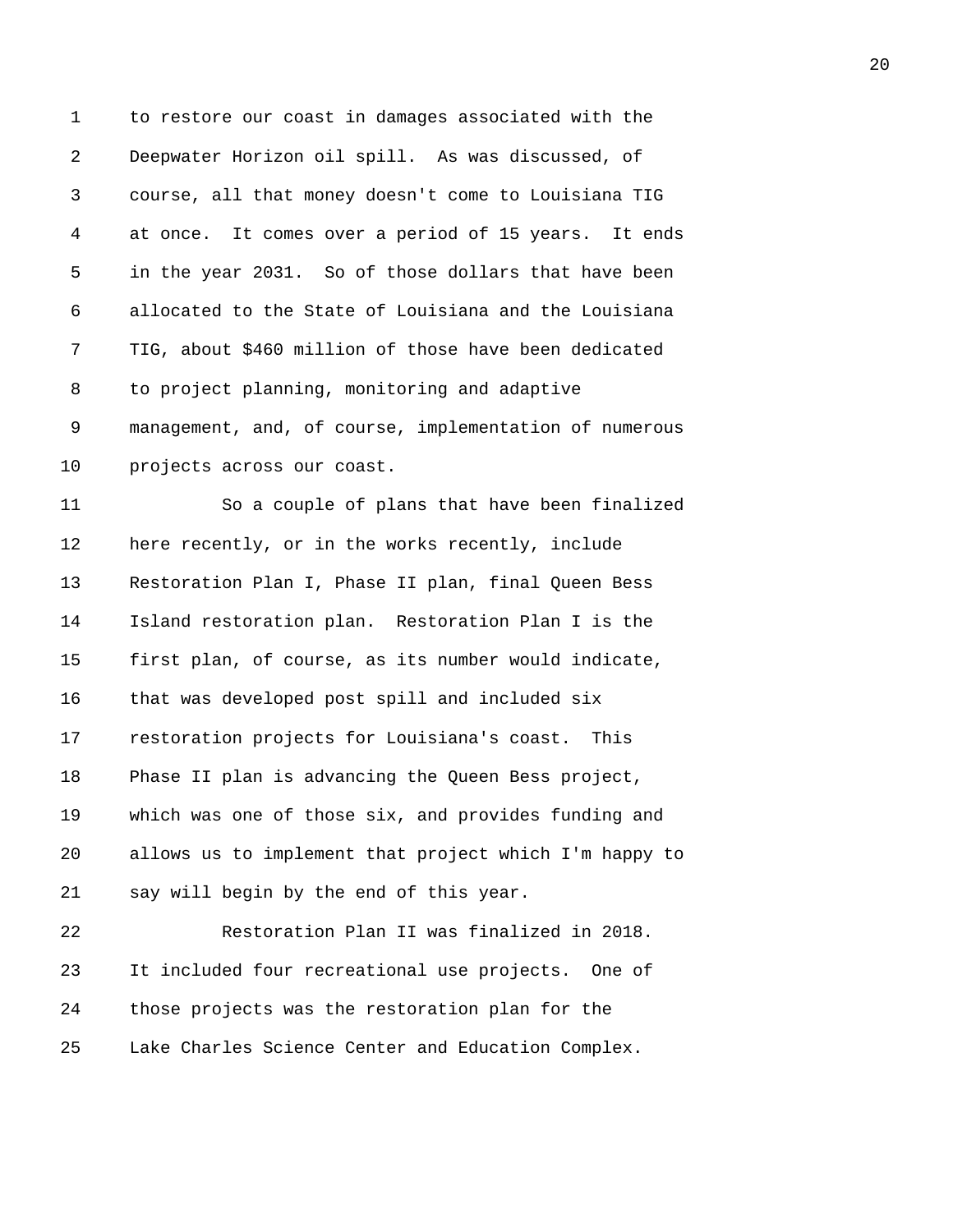1 This supplemental plan really is related to the change 2 in location and a little bit of a change in design 3 related to that center. We expect that a final plan, 4 supplemental plan, will be released sometime in July 5 and we're happy to report that implementation of that 6 project will begin soon thereafter.

7 To focus just a little bit on Queen Bess 8 Island, it really is an iconic location and island on 9 Louisiana's coast. It's extremely important to the 10 brown pelican. It lies in the Barataria Basin which 11 was really one of the hardest hit portions of 12 Louisiana's coast. At the time the oil was coming 13 ashore, pelicans were nesting, rearing young on this 14 island. They were heavily impacted. This is one of 15 three of the largest rookeries for brown pelicans, 16 and I should say other colonial nesting birds as well 17 in coastal Louisiana, and it supports roughly 18 20 percent essentially of the breeding populations of 19 brown pelicans in the State of Louisiana. The brown 20 pelican also happens to be the Louisiana state bird. 21 So we're very happy to be getting some restoration 22 work accomplished on this island, and again, pleased 23 to report that that will be done or will begin before 24 the end of this year.

25 Looking to the future, what's happening now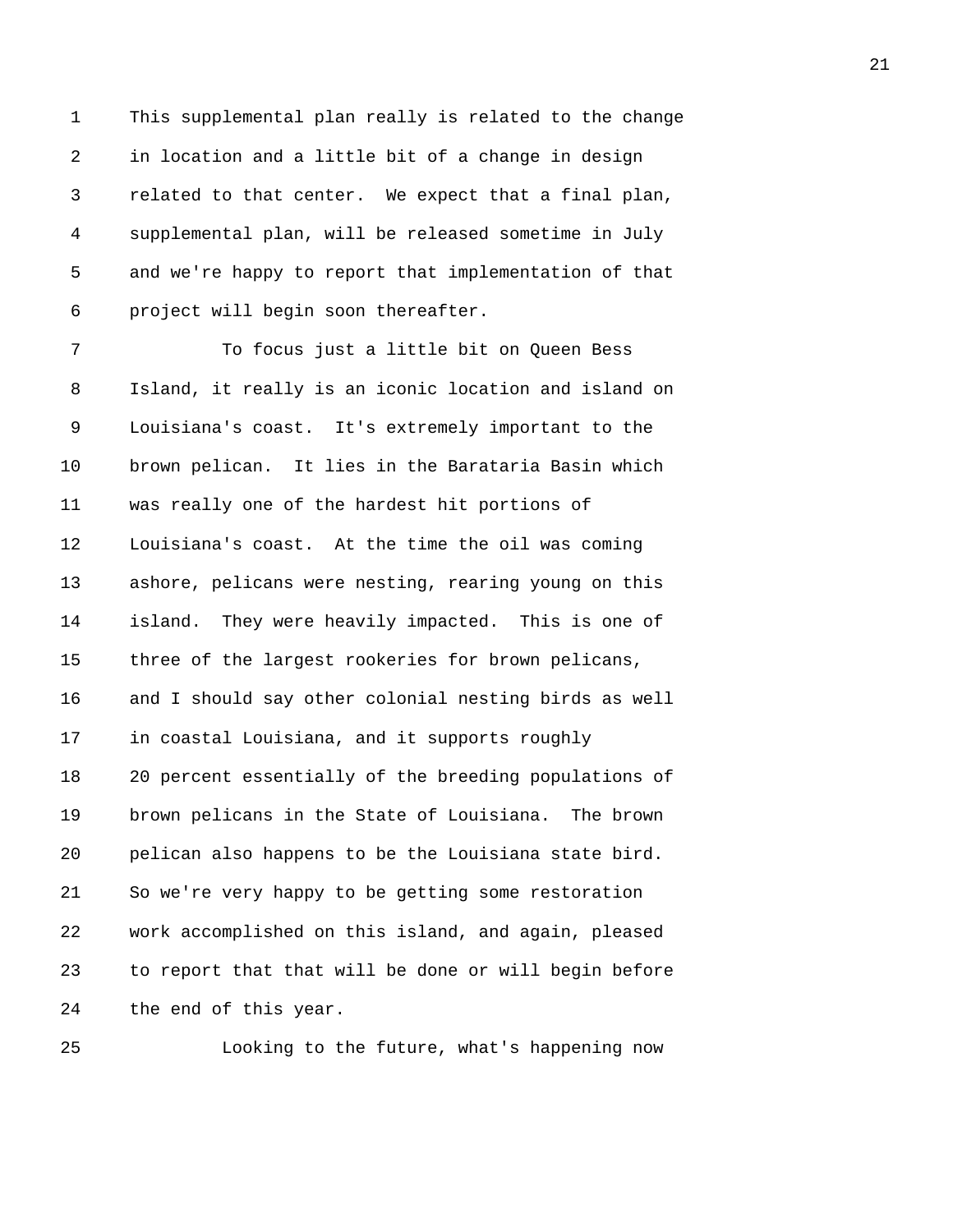1 and what we expect to be coming up, a lot of good 2 stuff again. Of course, with early restoration 3 projects we've got one that the TIG is working to 4 complete, that's the Breton Island project. And we 5 continue to monitor and implement, of course, the 6 other projects that are part of that early 7 restoration group.

8 We continue to develop Phase II plans 9 you'll see for the Restoration Plan I for the projects 10 listed there. There's quite a few them. I mentioned 11 Queen Bess already and of course getting that to 12 construction sometime this year relatively shortly. 13 Same thing for Restoration Plan II, really covered 14 that already. But Restoration Plan III, we're 15 developing Phase II plans as well for the mid 16 Barataria sediment diversion large-scale marsh 17 creation and Barataria Basin and Barataria Basin 18 marsh creation as well. Likewise, Restoration Plan 19 III will focus on living coastal and marine resources, 20 primarily oysters and marine mammals, and that's 21 underway now. And of course ongoing activities, 22 monitoring and implementing the projects that are on 23 the ground now along the coast of Louisiana.

24 So that concludes my remarks. I appreciate 25 your time and your attention, and I want to introduce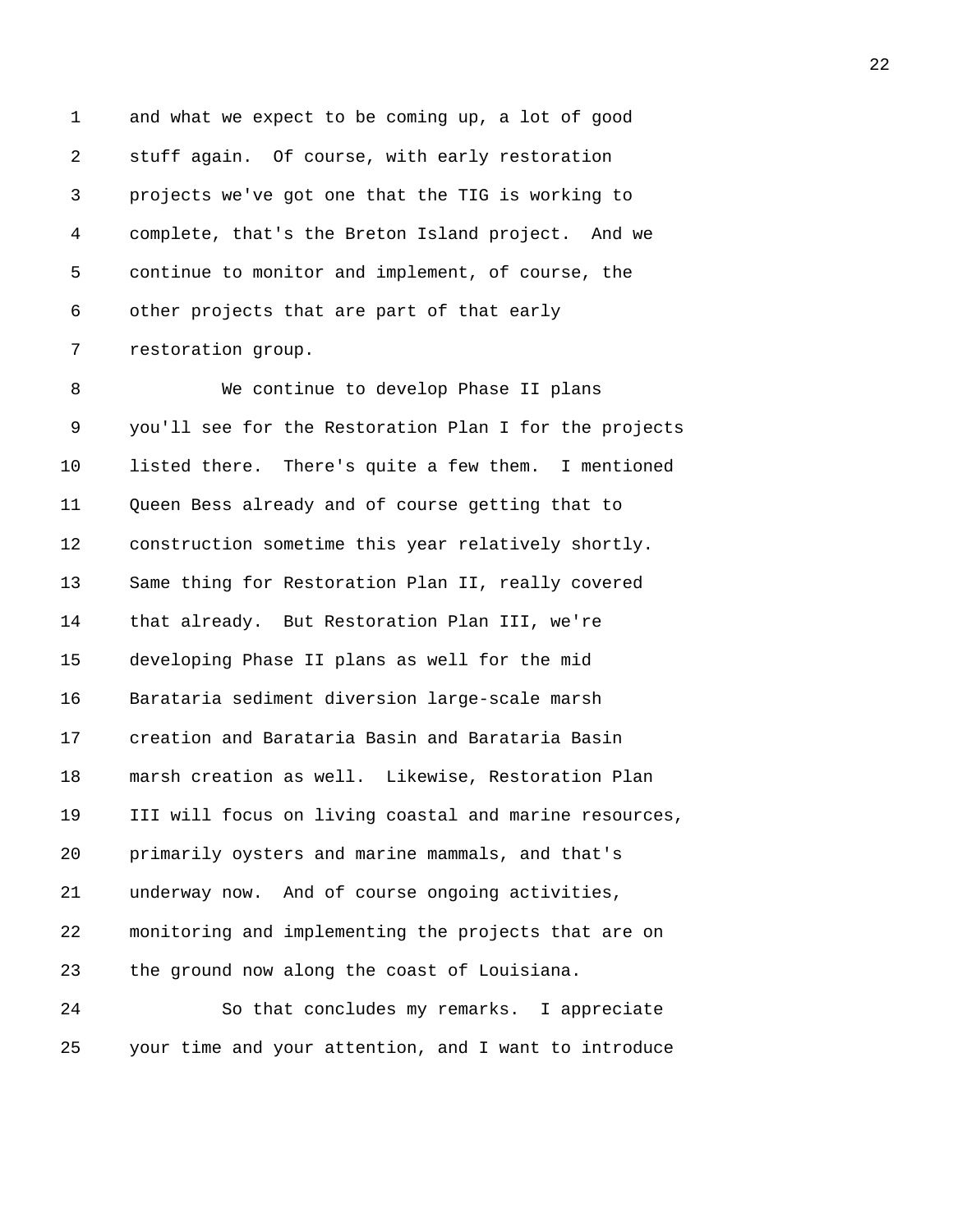1 Chris Wells with Mississippi who will be up here to 2 talk with you about that restoration area.

3 MR. CHRIS WELLS: Thank you. I am Chris 4 Wells, I'm the Director of the Office of Restoration 5 for the Mississippi Department of Environmental 6 Quality. I appreciate the opportunity to be here 7 tonight to give you this update on what we're doing in 8 Mississippi. So this slide, similar to the others, 9 gives you an idea of the progress we've made in terms 10 of allocating funding. 11 Our first early restoration project in 12 Mississippi was the Mississippi Oyster Cultch 13 Restoration Project which began in 2012, and since 14 that time we've committed a little less than half of 15 our total funding allocation of \$295 million in 16 ten projects that are either complete, in the 17 monitoring stage, under implementation, or in the 18 permitting and planning phase. These projects address 19 restoration types including wetlands, coastal and 20 inshore habitats, oysters, birds, nutrient reduction, 21 and loss of recreational use. 22 Over the last year our activities within the 23 TIG, other than continuing to implement those projects

25 planning activities. First is a supplement to our

24 that I mentioned, have been focused on two primary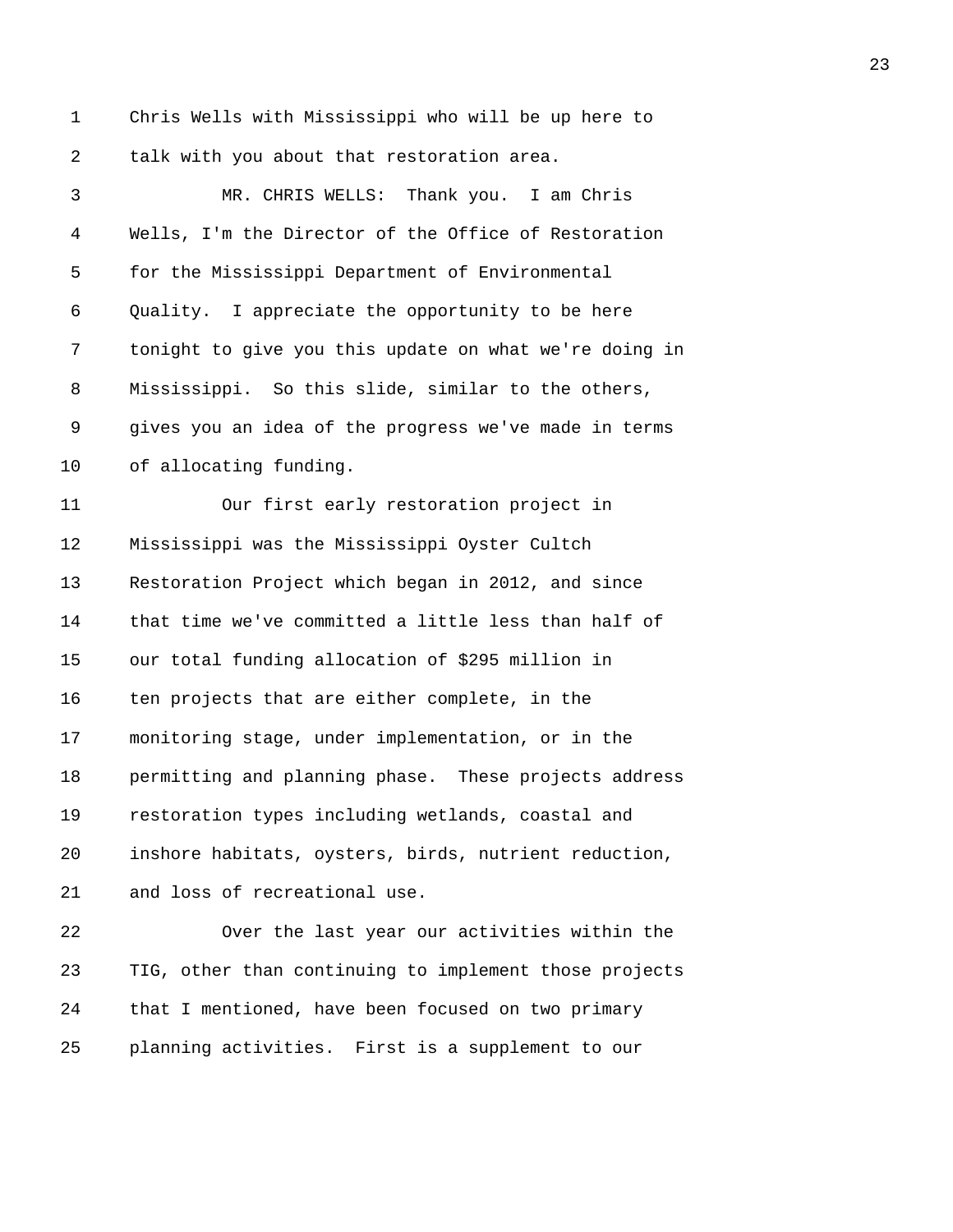1 first restoration plan. Our Restoration Plan I 2 included three projects, two of which were habitat 3 restoration and land acquisition-type projects, one of 4 those being the Grand Bay project. I'll talk a little 5 bit more about that in a moment. But we are presently 6 in the process of drafting a supplement to the Grand 7 Bay project that will allow additional acquisition 8 and continued habitat restoration and management 9 activities that were identified in the original 10 restoration plan. The additional acquisition will 11 also be within the same approved project boundary 12 from Restoration Plan I.

13 The second planning activity we are currently 14 engaged in is our Restoration Plan II. And it's 15 important that we distinguish between the supplement 16 to Restoration Plan I, the Grand Bay project, and this 17 Restoration Plan II. On June 11, 2018, we published a 18 notice to the public soliciting restoration project 19 ideas, and in October of last year we published a 20 notice of initiation of restoration planning. We are 21 currently in the process of drafting Restoration 22 Plan II and anticipate the final restoration plan and 23 environmental assessment by the end of this year. 24 That plan will focus on wetlands and coastal initial 25 habitat and oysters.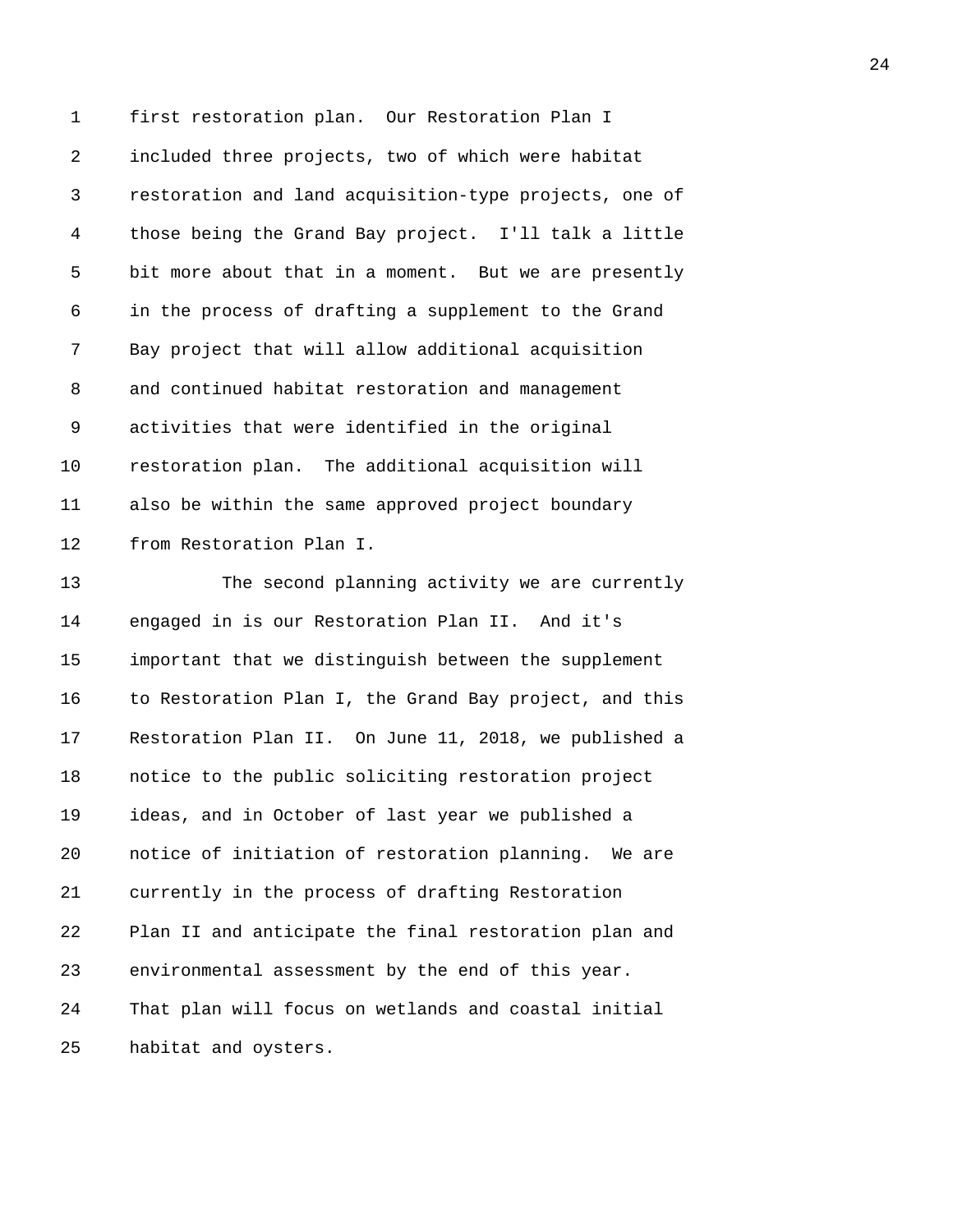| 1  | I mentioned the Grand Bay project. This is             |
|----|--------------------------------------------------------|
| 2  | one of our projects that we wanted to highlight        |
| 3  | tonight. In December of 2018 we completed our first    |
| 4  | acquisition that required approximately 1,500 acres to |
| 5  | be added to the Grand Bay near. MDEQ, along with the   |
| 6  | Department of Interior through the Fish and Wildlife   |
| 7  | Service, are the lead trustees on this. We are         |
| 8  | working with the Department of Marine Resources in     |
| 9  | Mississippi and U. S. Fish and Wildlife Service to     |
| 10 | implement the management components of the plan.       |
| 11 | They have initiated baseline monitoring of vegetation  |
| 12 | and birds and are currently evaluating additional      |
| 13 | land acquisition and habitat management opportunities  |
| 14 | within Grand Bay.                                      |
| 15 | This slide provides a map obviously.<br>The            |
| 16 | areas shaded in blue are the currently publicly-owned  |
| 17 | properties that are being managed, and the areas       |
| 18 | shaded in orange are those that are targeted for       |
| 19 | additional management with supplemental funds that     |
| 20 | will be added through this supplemental plan.          |
| 21 | In terms of what we will be doing in the               |
| 22 | future, obviously we will complete the drafting of the |
| 23 | supplemental restoration plan. We'll hopefully be      |
| 24 | publishing that by the end of the summer and the draft |
| 25 | Restoration Plan II will be -- I said end of summer    |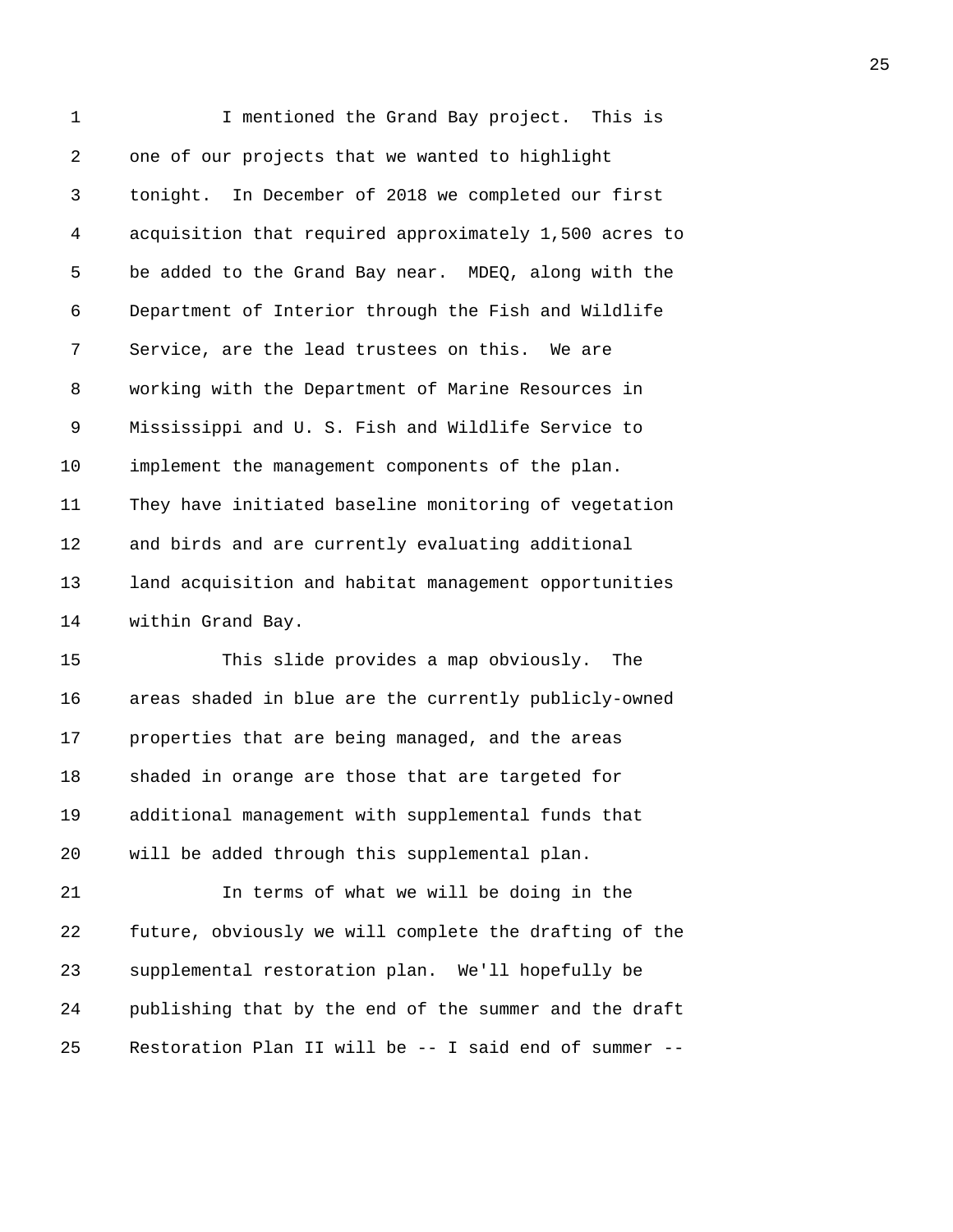1 end of this year, and draft Restoration Plan II will 2 follow soon after. Obviously we will continue the 3 implementation of the current projects on the slate. 4 And we invite everyone to mark your calendars and join 5 us for our annual Mississippi Restoration Summit in 6 Biloxi on November 12. 7 **I'll be around and glad to answer any** 8 questions that anyone may have, but for now I'll turn 9 it over to Robin Riechers to give an update on Texas. 10 MR. ROBIN RIECHERS: Thank you, Chris, 11 and certainly we want to thank Pensacola for hosting 12 us here and thank all of you for coming out tonight. 13 Again, my name is Robin Riechers. I'm director of 14 Coastal Fisheries with Texas Parks and Wildlife and 15 I'm here representing the Texas TIG. Our Texas 16 trustee agencies are also represented here tonight, 17 Texas Commission on Environmental Quality and General 18 Land Office, along with our federal trustees who were 19 recognized as federal agencies on the trustee council 20 earlier. 21 So in starting out, I kind of want to talk

22 about our funding update as well. You can see here we 23 committed approximately \$107 million for projects and 24 planning activities as of May. Leaves us in the 25 neighborhood of 55 percent of our moneys remaining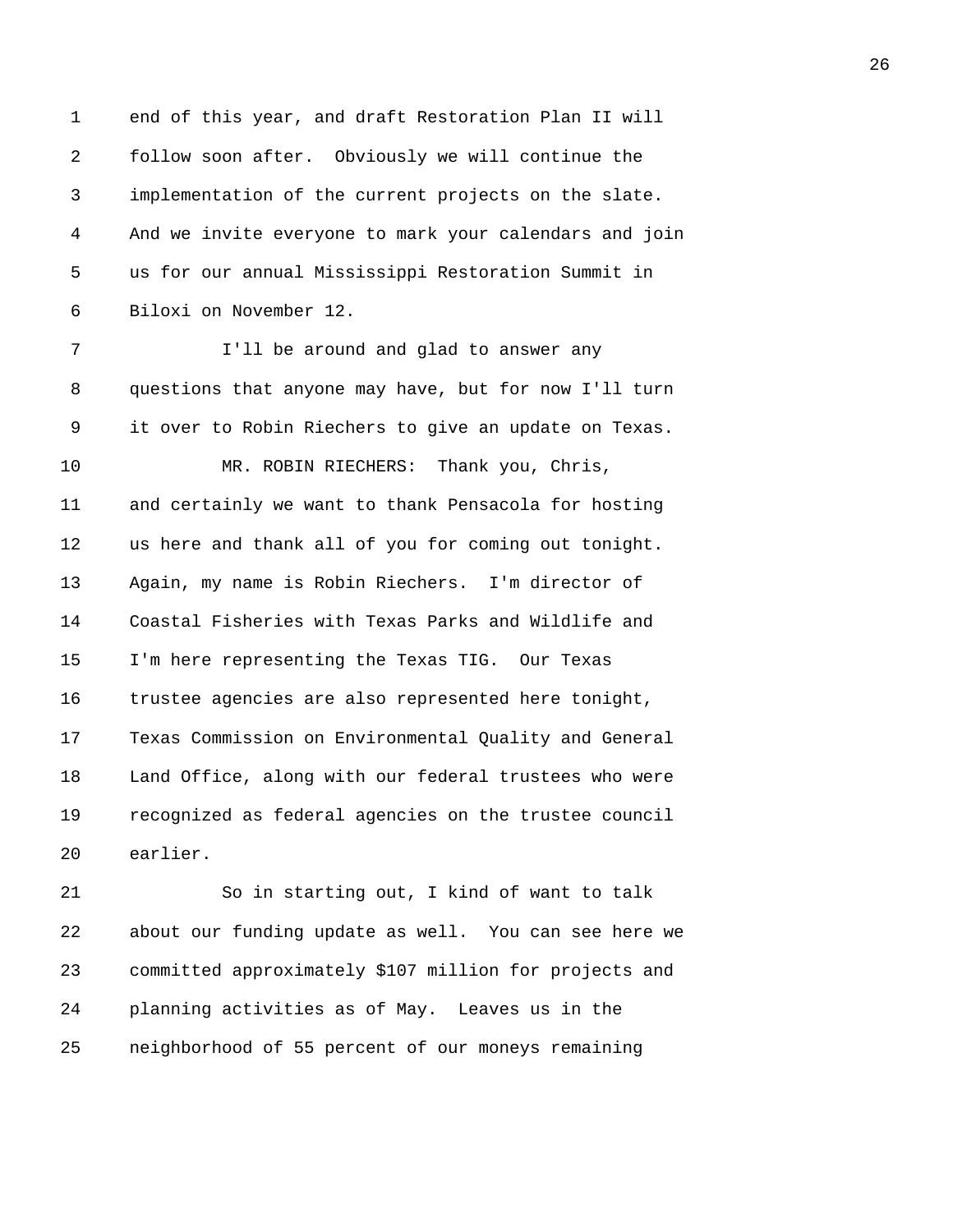1 of which we were allocated \$238 million. When we get 2 further onto future activities we'll talk a little bit 3 about where some of those future monies will probably 4 be allocated.

5 As we talk about our recent activities, 6 of course we continue to work on implementation for 7 our early restoration projects. Our artificial reef 8 projects which I mentioned last year have already been 9 completed. There was some restoration of some damages 10 occurring in state parks for human use that either we 11 have completed or we're near completion on. So most 12 of our early restoration work at this point still 13 focuses on our sea turtle protection, which was a 14 combination of law enforcement, sea turtle stranding 15 networks, as well as some protection of nesting 16 beaches. So that's ongoing as well. 17 In addition to that we have some land 18 acquisitions in the mid-coast area in south Texas 19 that are nearing completion or getting very close to 20 completion. That's a continuation of a project we 21 have on Follet's Island where we're trying to piece 22 work together some acquisitions there to create a long 23 stretch on that island of basically Gulf-to-Bay

24 protection. And then we also have some areas down by 25 the Laguna Atascosa National Wildlife Refuge that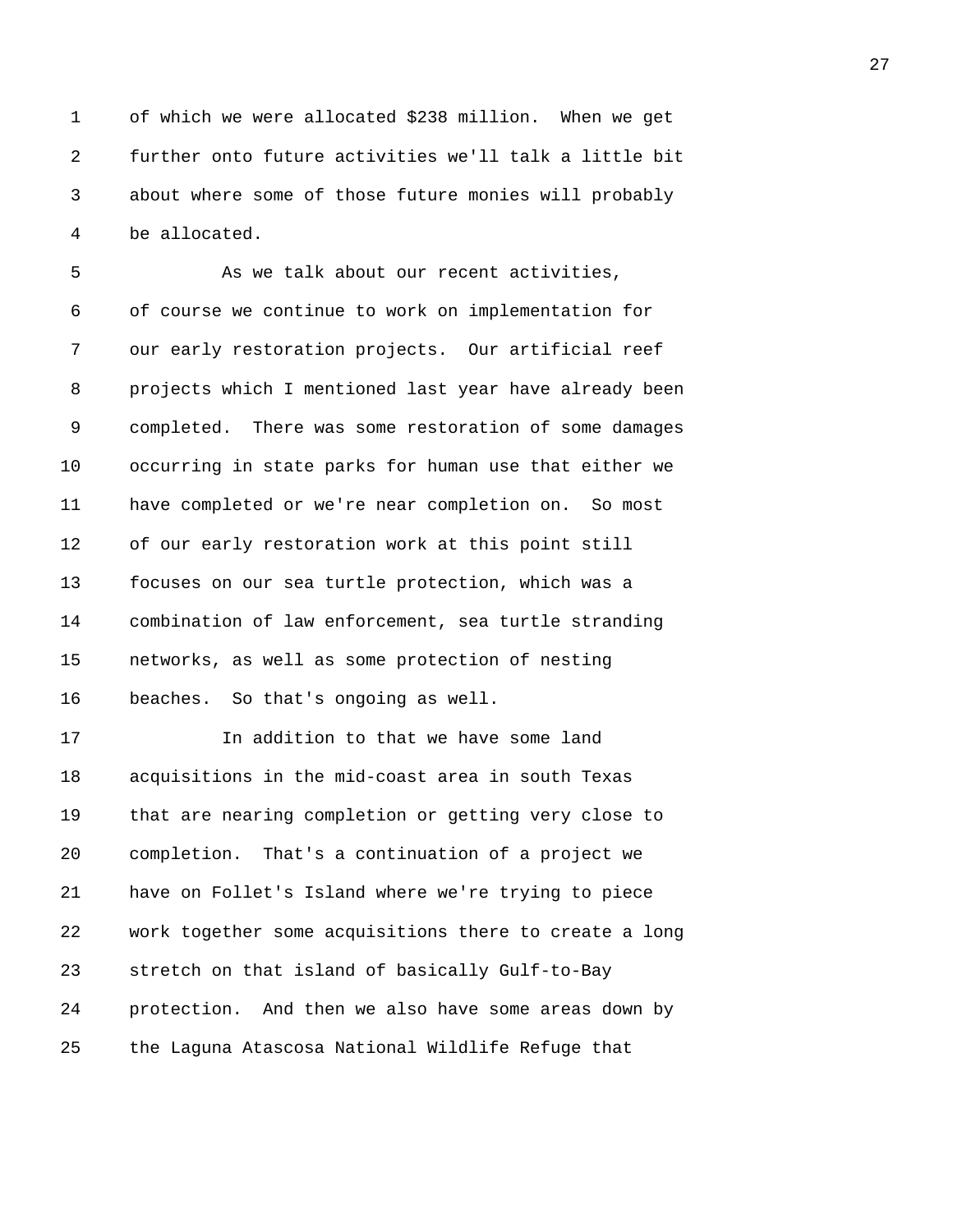1 we're looking to complete, and we have some other 2 mid-coast National Wildlife Refuges that we're going 3 to be adding some acquisition lands to there.

4 From a planning perspective, one of the 5 things that's still ongoing for us is McFaddin Beach 6 Ridge and Salt Bayou hydrological restoration that's 7 going on on the upper coast, which if you're familiar 8 with that area, it's basically from Galveston 9 stretching over to Beaumont-Port Arthur area. And 10 just to highlight that, that is an area that's 11 leveraging funding from NRDA, NFWF, RESTORE, U.S. 12 Fish & Wildlife Service, and any other funds that we 13 can find.

14 So instead of featuring a particular project 15 what we wanted to try to do here was feature how we 16 really looked at this. And we just talked about 17 McFaddin Beach. This can be really repeated in that 18 McFaddin Beach-Salt Bayou area, around Galveston area, 19 the mid-coast area, Corpus, what we call the coastal 20 bend area, and then down to the lower Laguna. And 21 what we're really talking about is a patchwork quilt 22 of all the different funding sources that we can look 23 at to create the restoration that we need in kind of 24 an area like that taking a landscape approach to that. 25 And so what this picture is showing, the dots are a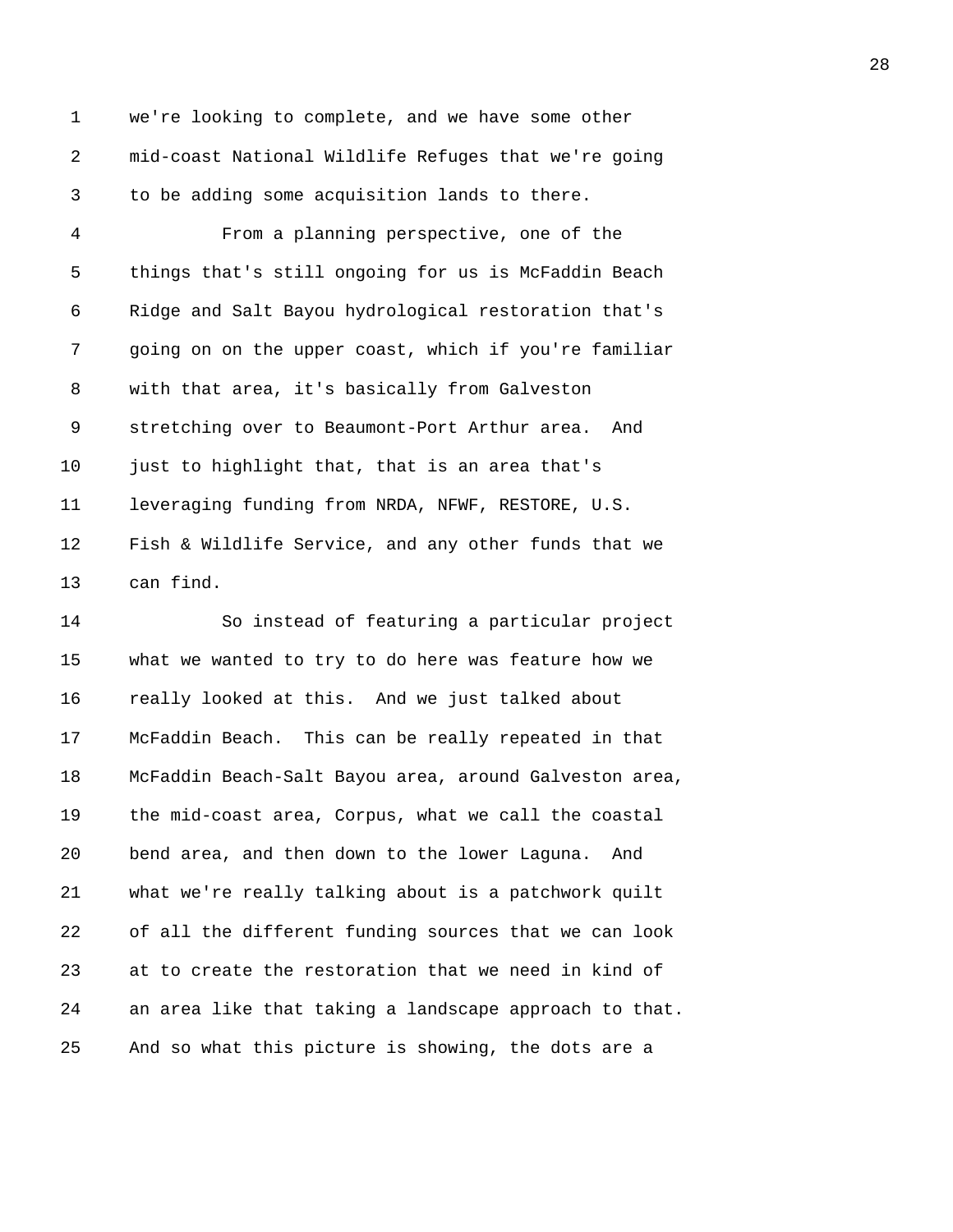1 little bit hard to read, but dots and squares indicate 2 that we've had some sort of restoration activity down 3 there, and it's a restoration activity that might have 4 been NRDA, it might have been RESTORE, it might have 5 been NFWF. And I'll tell you there are some on 6 there -- that's what we've listed here, but there's 7 others from other funding sources that we have that 8 are down there as well.

9 So what I want to highlight, though, is if 10 you look, some of those dots are out there on the 11 island, and that's basically, you know, again, that 12 Gulf Beach-to-Bay tidal marsh protection, some of the 13 largest areas left on South Padre Island are being 14 protected through acquisitions. That's turtle nesting 15 habitat, so that's important for that as well. So 16 that's part of that whole turtle restoration.

17 I just mentioned hydrological restoration on 18 the upper coast. And we have the same thing going on 19 here, a little bit different, but in Bahia Grande 20 where basically tidal flat area had been cut off from 21 water sources, and so we're reconnecting that 22 hydrologically and then trying to get fresh water 23 inflows back in there as well as that tidal influence. 24 And I can tell you from my own biologists who work in 25 that area, they've already seen through some of that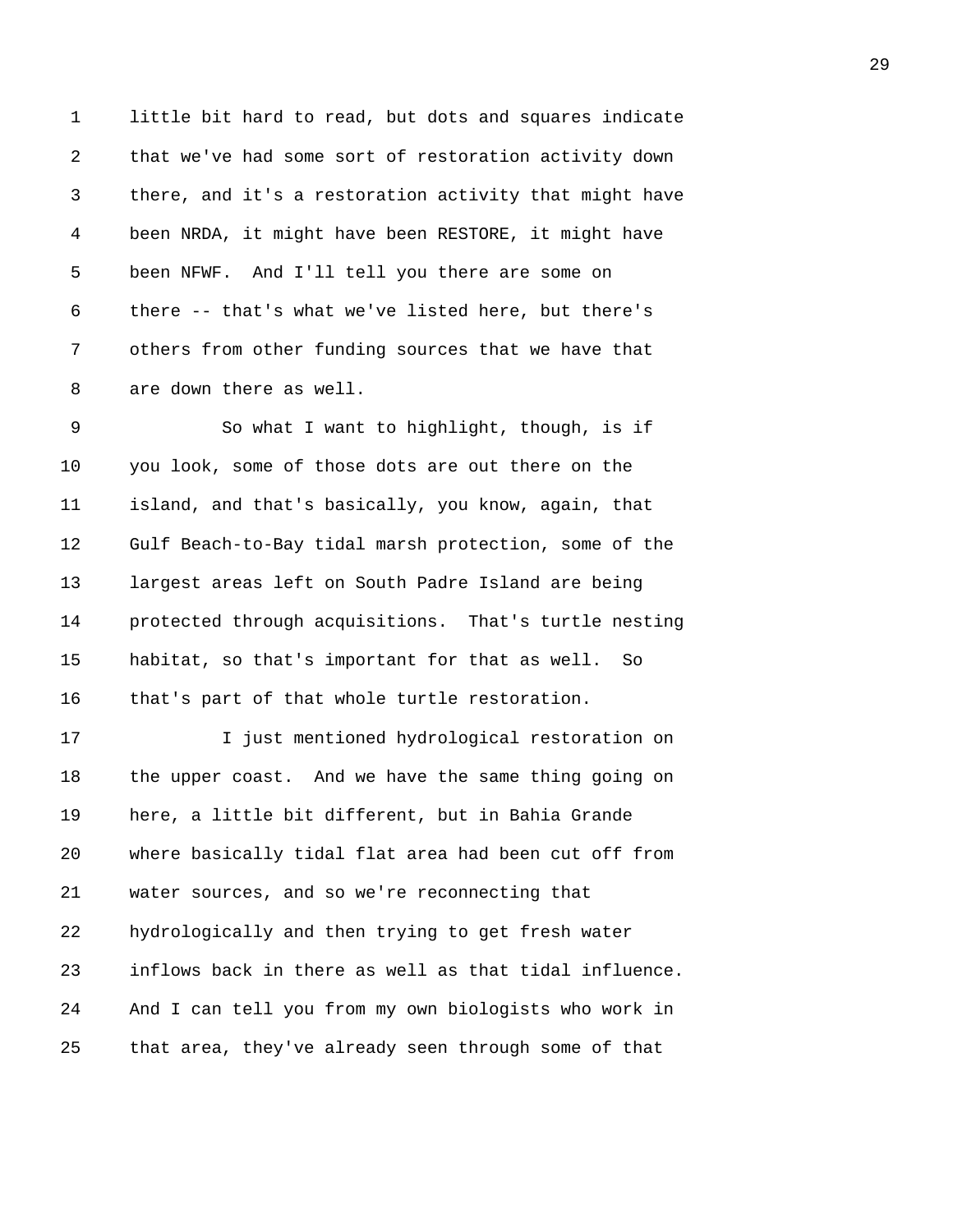1 work sea grass starting to grow back in some of the 2 areas where we made that reconnection. So that's 3 pretty exciting work down there.

4 In addition to that you can see that some 5 boxes up there are connected to the Laguna Atascosa 6 Wildlife Refuge. That's in the darker green there 7 and you'll see some of those close nearby. We know 8 all things are connected with our ecosystem approaches 9 that we take. It just so happens that's also part of 10 the ocelot corridor that we're trying to establish 11 down there for protection. Obviously it protects 12 birds, colonial nesting birds, white marsh habitat in 13 that area, but it also has that extra benefit of being 14 a very important area for that ocelot protection down 15 in that area.

16 When we think about future activities, as 17 I said, where some of that future money may go, 18 currently we're conducting studies, engineering and 19 design studies on water quality and nutrient reduction 20 on oysters and oyster habitat increases and on 21 beneficial use of dredge material. So when those get 22 completed we would expect those to go into one of our 23 next restoration plans. We'll continue with our 24 implementation and monitoring of the projects that we 25 have ongoing from the 2017 restoration plan trying to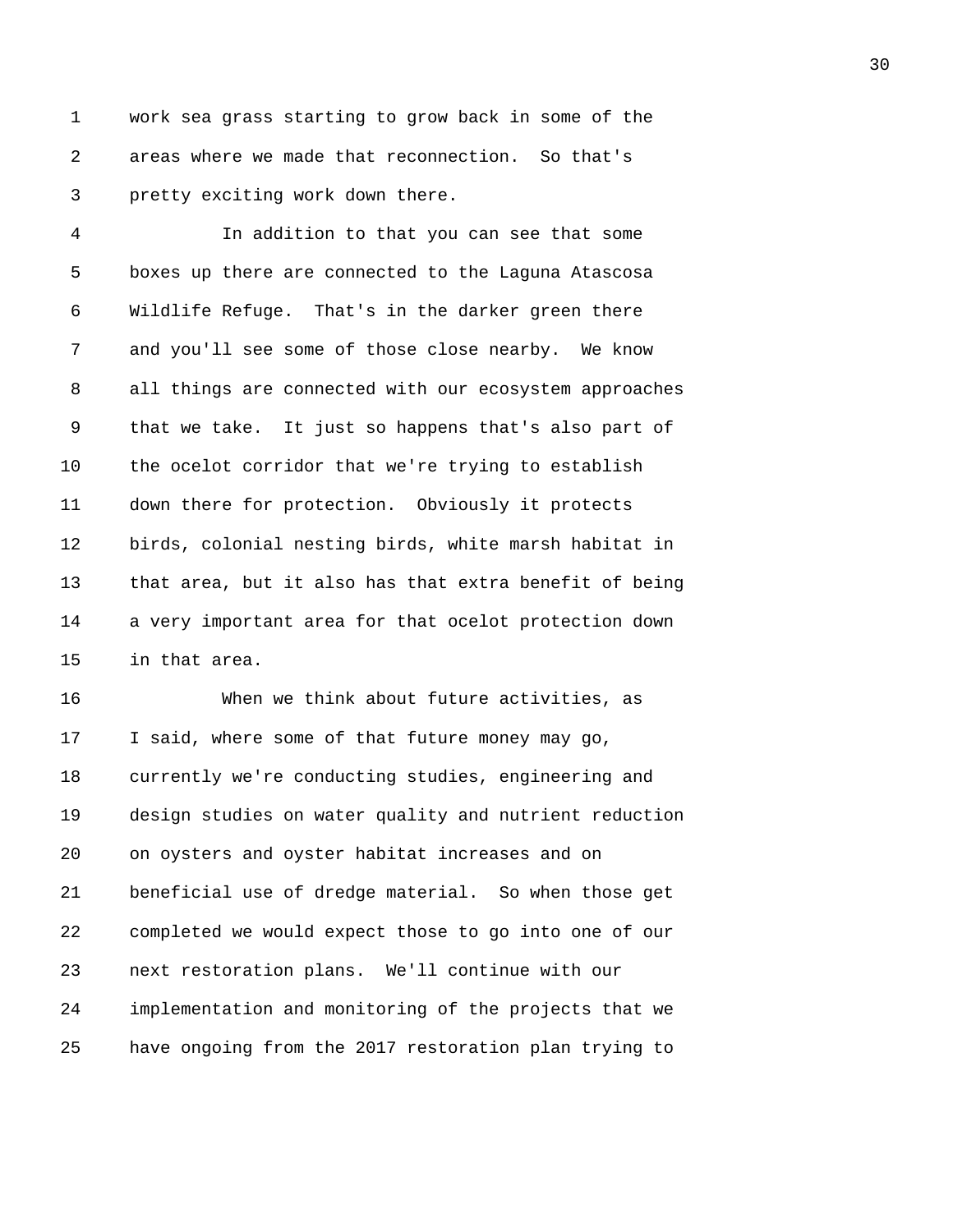1 finish up our early restoration projects.

| And then lastly, we're hoping to plan a                |
|--------------------------------------------------------|
| public meeting in the fall. The dates haven't been     |
| set for that yet, but as soon as we get those dates    |
| we'll get that out to all of you who want to trek over |
| to Texas and come visit us over there. With that,      |
| certainly thank you again for your attention and your  |
| time, and I'm going to recognize from Open Ocean       |
| Laurie Rounds.                                         |
| MS. LAURIE ROUNDS: Thank you very much,                |
| Robin. I'm Laurie Rounds. I'm with NOAA's              |
| Restoration Center, and I am NOAA's Open Ocean         |
| Restoration lead, and wanted to provide the update for |
| the Open Ocean Restoration area. Some of the Open      |
| Ocean trustee implementation group consists of the     |
| four federal trustees that you heard mentioned before. |
| That's NOAA, Department of the Interior, U. S. EPA,    |
| and U. S. Department of Agriculture. And we also work  |
| and coordinate with the state trustees, especially     |
| when our restoration I'll talk with you a little bit   |
| about overlaps with their state jurisdiction.<br>So we |
| work together to focus on those wide-ranging and       |
| highly migratory species that were injured by the      |
| spill.                                                 |
|                                                        |

25 All right. So also our funding update.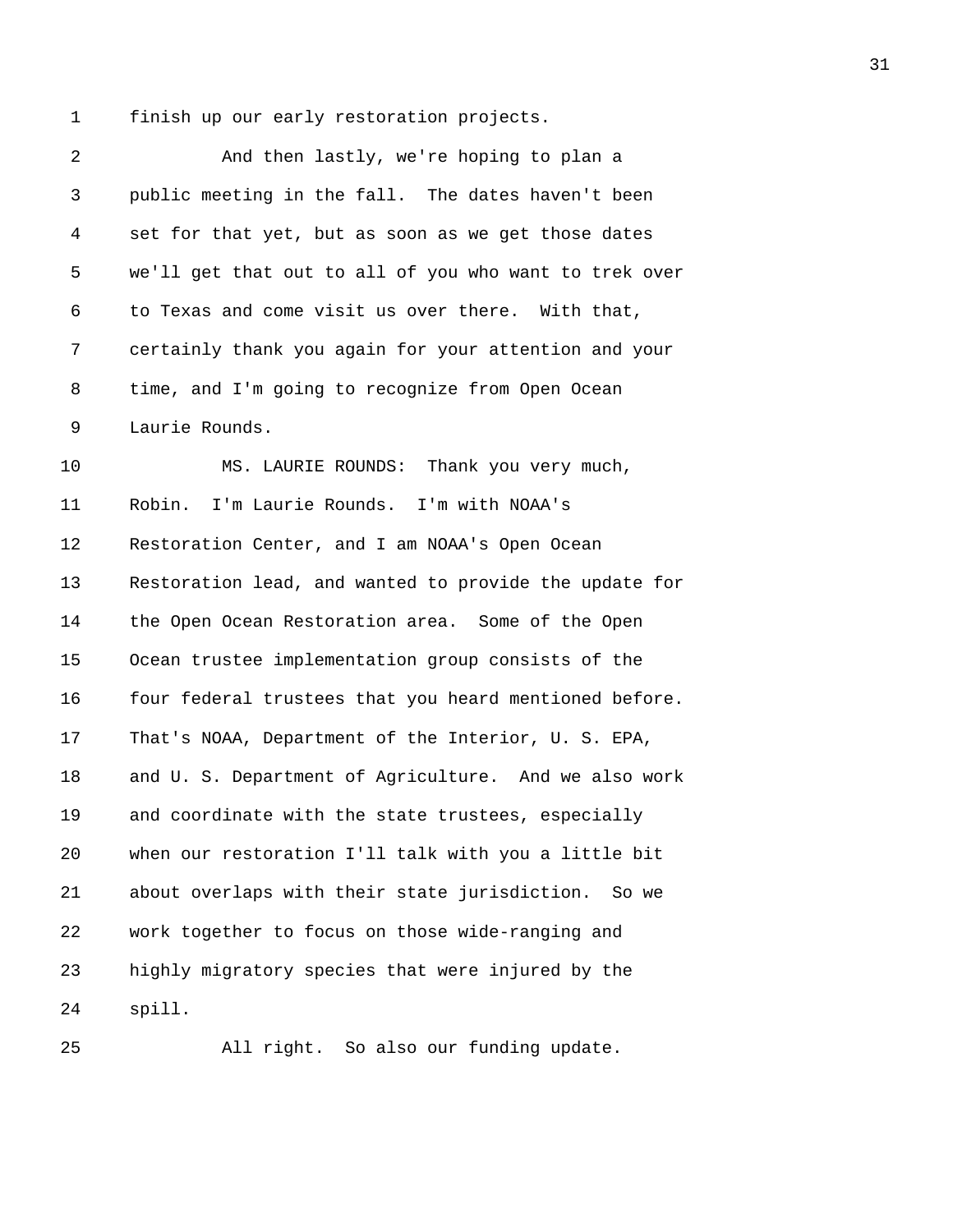1 We were allocated in the Open Ocean restoration area 2 \$1.2 billion and we have committed approximately 3 \$85 million of that allocation. These funds were 4 committed to implement early restoration, to conduct 5 restoration planning and state culture outreach, and 6 also to support the federal trustees' participation 7 and comprehensive planning across all of the trustee 8 implementation groups. As we'll talk a little bit 9 about and I'll share with you in a moment, it also 10 involves developing restoration plans for all six of 11 the Open Ocean restoration types and working on our 12 Open Ocean monitoring and adaptive management work 13 as well.

14 Some of our recent activities by the Open 15 Ocean trustees include completing the Gulf Islands 16 National Seashore ferry restoration project right here 17 in our backyard where we are in Pensacola. This has 18 provided two 150-person passenger ferries that are now 19 operating in Pensacola. The project was implemented 20 by the Department of the Interior to help improve 21 access to the park and reduce auto traffic on its 22 roads. And through successful leveraging and 23 partnership through the City of Pensacola, Escambia 24 County, and the National Park Services, ferries are 25 now providing service between downtown Pensacola,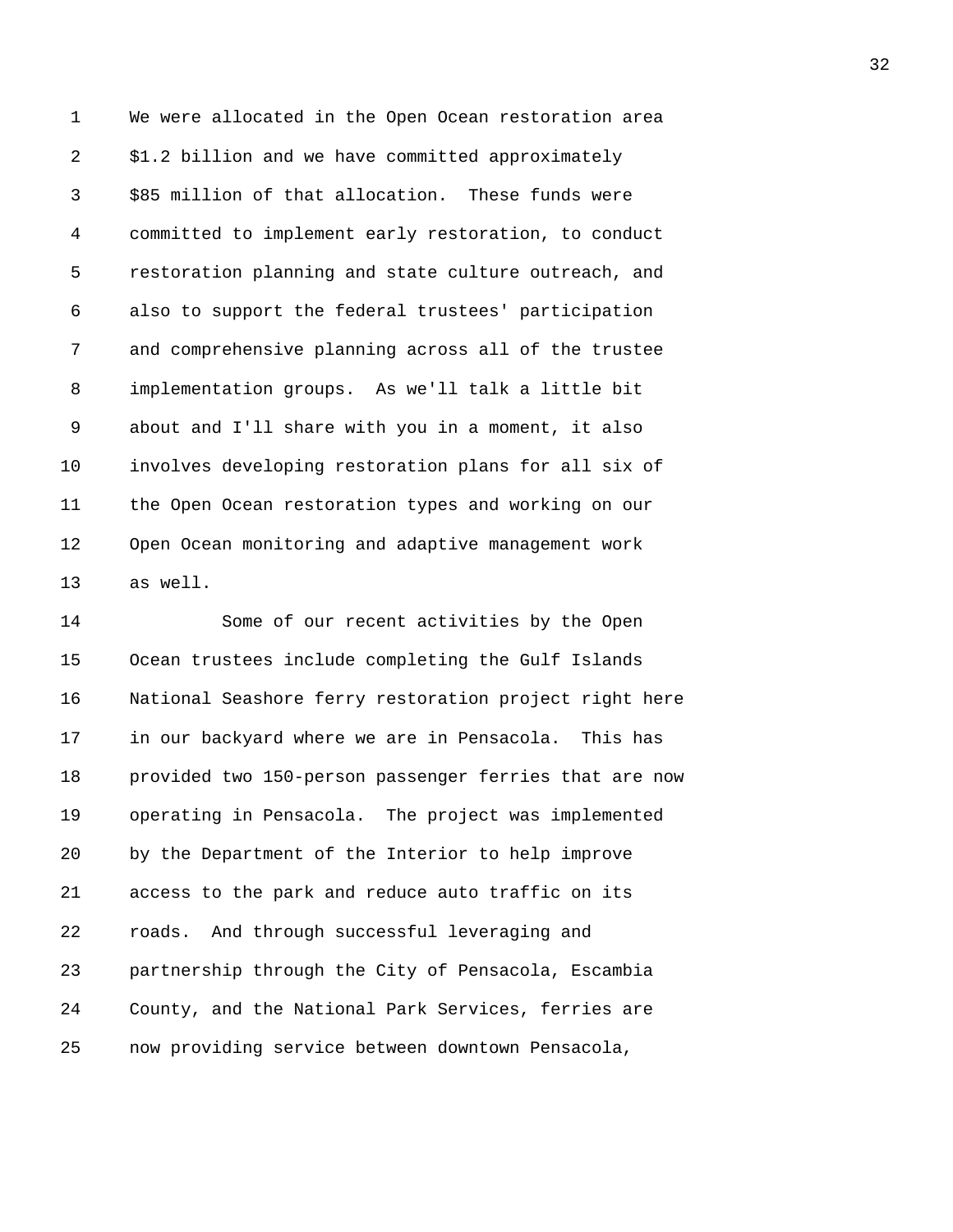1 Pensacola Beach, and the Fort Pickens area of the 2 National Seashore. So we're really excited about that 3 project.

4 The trustees also continue to implement and 5 monitor our other early restoration projects, 6 including the Oceanic Fish restoration project and 7 three projects to restore lost recreational uses on 8 federally-managed land. As I mentioned, we conducted 9 restoration planning for all six of the Open Ocean 10 restoration types and that's been a focus for the 11 trustees since we announced that effort in February 12 of 2018.

13 We were excited that we were able to have 14 a great public comment period and finalized our first 15 Open Ocean restoration plan focused on birds and 16 sturgeons. That was finalized in March of this year. 17 And we just released our second Open Ocean Restoration 18 plan on May 15, and that plan focuses on sea turtles, 19 marine mammals, fish, and mesophotic and deep benthic 20 communities.

21 In addition to developing restoration plans, 22 the trustees developed the Open Ocean Monitoring 23 Adaptive Management Strategy which was released in 24 early May. So that strategy lays out the processes 25 that the TIG will follow to identify and to prioritize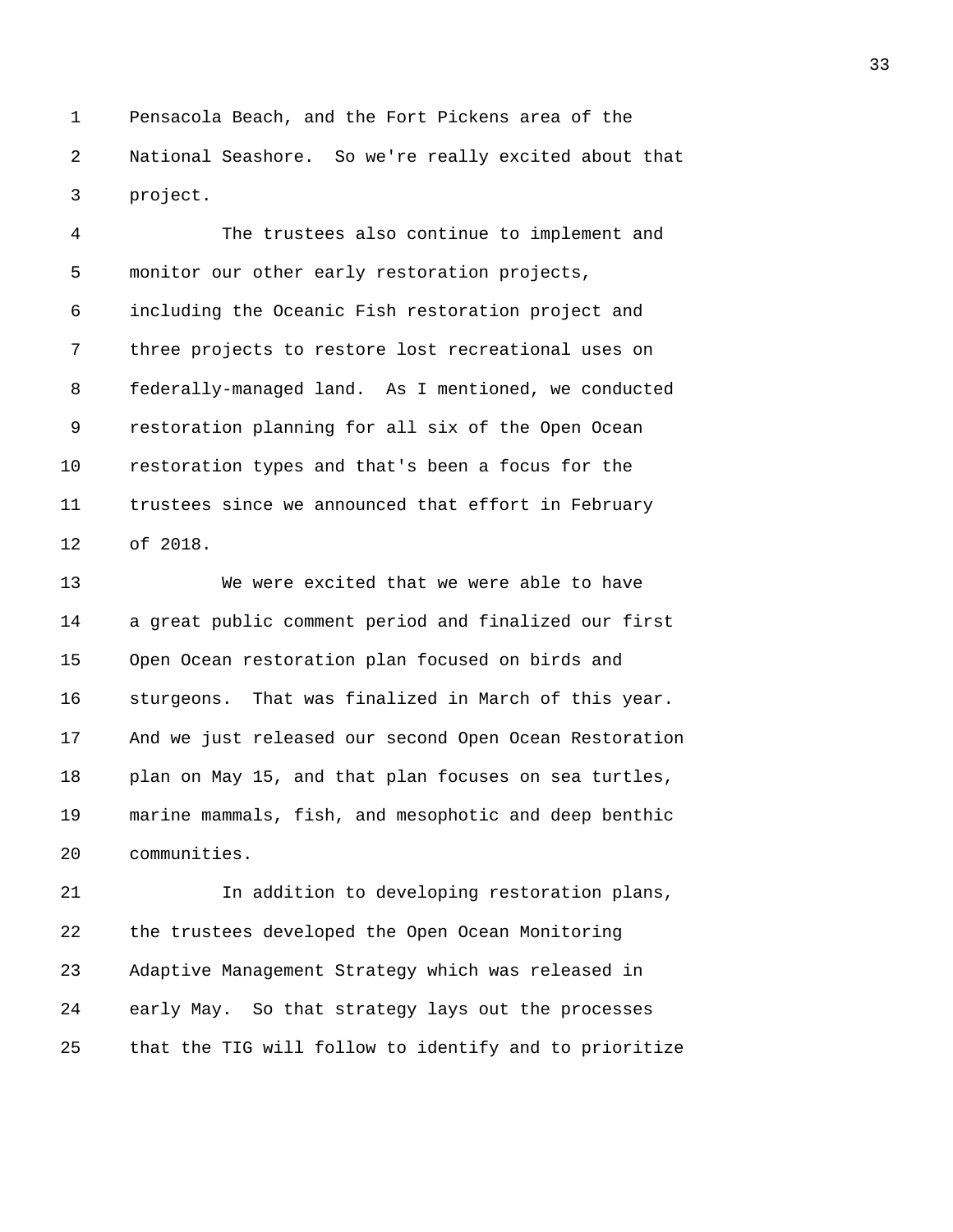1 information and data gaps that will help us to plan, 2 implement, monitor, and evaluate restoration in the 3 Open Ocean restoration area.

4 And then outreach engagement was also really 5 important activities for us over the last year for 6 all of our efforts. But earlier this year we held a 7 monitoring adaptive management workshop. That was 8 very exciting. We had more than 50 stakeholders 9 participate and help us identify information needs for 10 Open Ocean restoration. That was very successful. 11 And then we've been continuing these efforts. Just 12 June 4th here we had another opportunity for the 13 public to come and provide some input on monitoring 14 adaptive management information.

15 So tonight I'd like to feature one of our 16 early restoration projects, the Oceanic Fish 17 Restoration Project. This was an early restoration 18 project that was led by NOAA, which is in its third 19 year as a partnership to restore oceanic fish species 20 that were injured by the spill. The Trustee Council 21 allocated \$20 million for this project. So the 22 Oceanic Fish Restoration Project is being implemented 23 as the partnership between NOAA, pelagic longline 24 fishermen, and the National Fish & Wildlife 25 Foundation.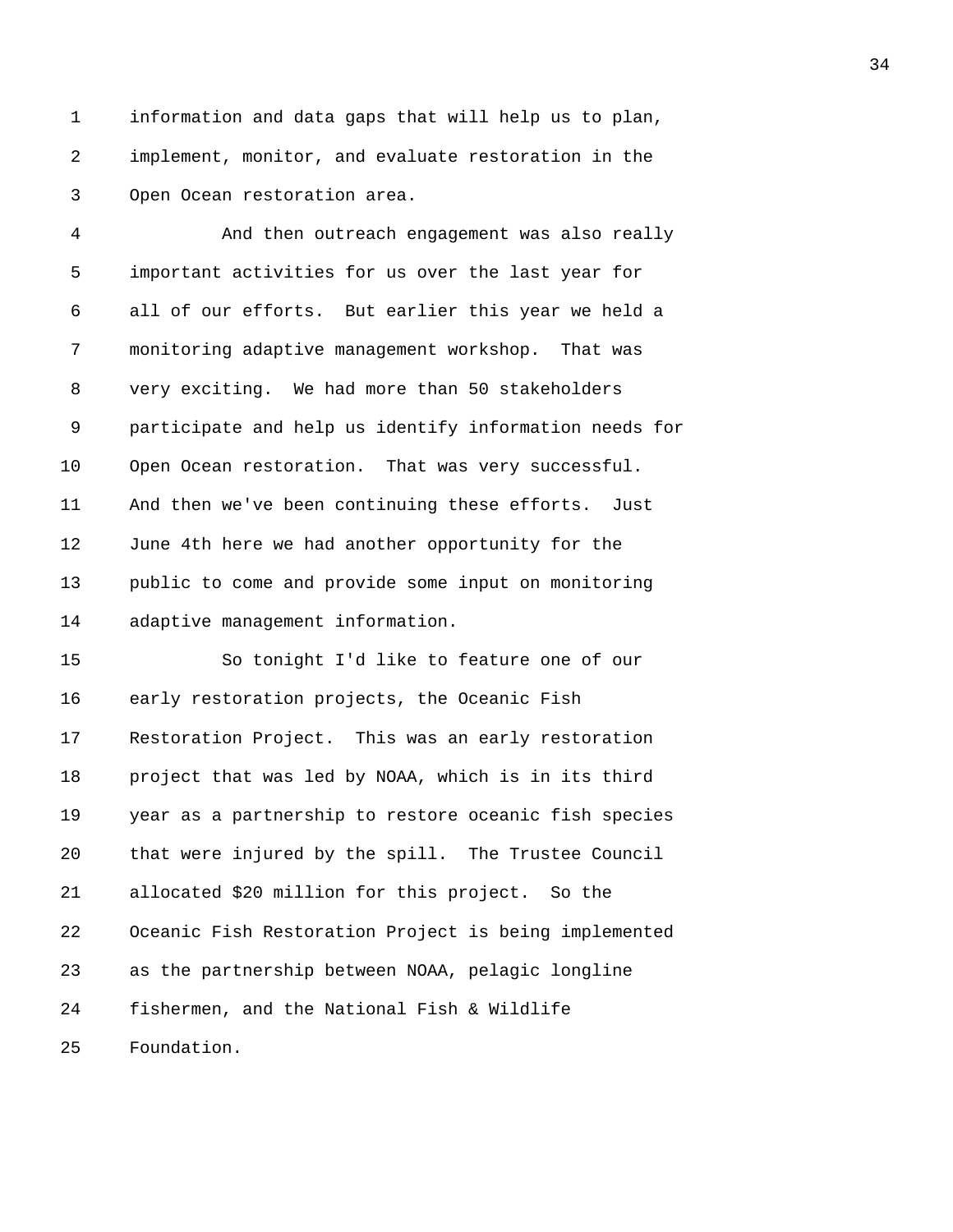| 1  | The project began as a pilot in 2017 and               |
|----|--------------------------------------------------------|
| 2  | has been in full implementation for 2018 and 2019      |
| 3  | with a total of 27 participants across those years.    |
| 4  | The project provides an opportunity for fishermen to   |
| 5  | voluntarily help restore fish species, fish            |
| 6  | population, by taking a break from pelagic longline    |
| 7  | fishing through the year for six months from January   |
| 8  | to June. And this year there have been ten vessels     |
| 9  | that have been participating. There have been eight    |
| 10 | from Louisiana and two from Florida. So this, of       |
| 11 | course, helps to restore oceanic fish species recover. |
| 12 | The project is also providing fishing                  |
| 13 | communities the opportunity to use alternative fishing |
| 14 | gear rather than the pelagic longline gear. Pelagic    |
| 15 | longline gear can accidentally or unintentionally      |
| 16 | catch non-target fish species and other species, also  |
| 17 | termed bycatch. Some of the species that can be        |
| 18 | accidentally caught up in the pelagic longlines        |
| 19 | include bluefin tuna, marlin, sharks, and sea turtles. |
| 20 | So the oceanic fish project is helping to restore      |
| 21 | oceanic fish population injured by the spill by giving |
| 22 | them time to grow and to reproduce during the          |
| 23 | voluntary break from pelagic longline fishing, and     |
| 24 | data collected by the project from previous years is   |
| 25 | also showing a reduction in bycatch for those          |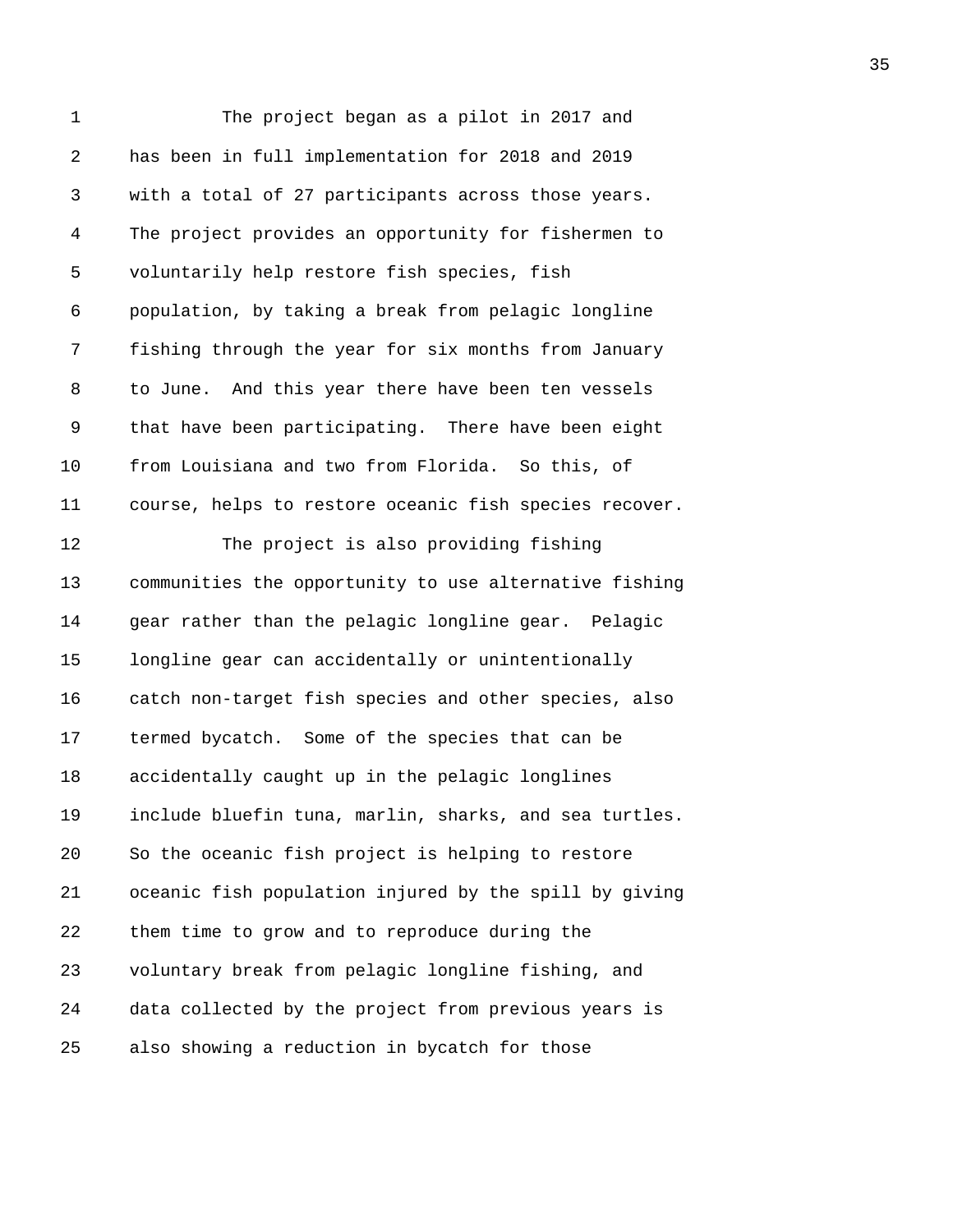1 fishermen that opt to use those alternative fishing 2 gear. So this cooperative restoration effort is 3 anticipated to continue for an additional three years 4 to help to restore these important fish populations in 5 partnership with the fishermen that rely on them.

6 So to talk little bit about our future 7 activities coming up, as we're moving forward we will 8 continue to implement and to monitor our remaining 9 recreational enhancement early restoration projects. 10 We have projects at the Bon Secour National Wildlife 11 Refuge in Alabama, Gulf Islands National Seashore in 12 Mississippi and Florida. Implementation of course 13 will also continue on the Oceanic Fish Restoration 14 Project as mentioned.

15 We are also excited that we are going to be 16 getting implementation on the three new restoration 17 projects that were selected in our first restoration 18 plan for birds and sturgeons. These projects include 19 projects to identify and characterize potential Gulf 20 sturgeon flying habitat in the Pearl and Pascagoula 21 Rivers and to enhance breeding for common loons and 22 black terns in the Northern U. S. areas where these 23 species breed.

24 As I mentioned earlier, the Open Ocean 25 trustees released our second restoration plan on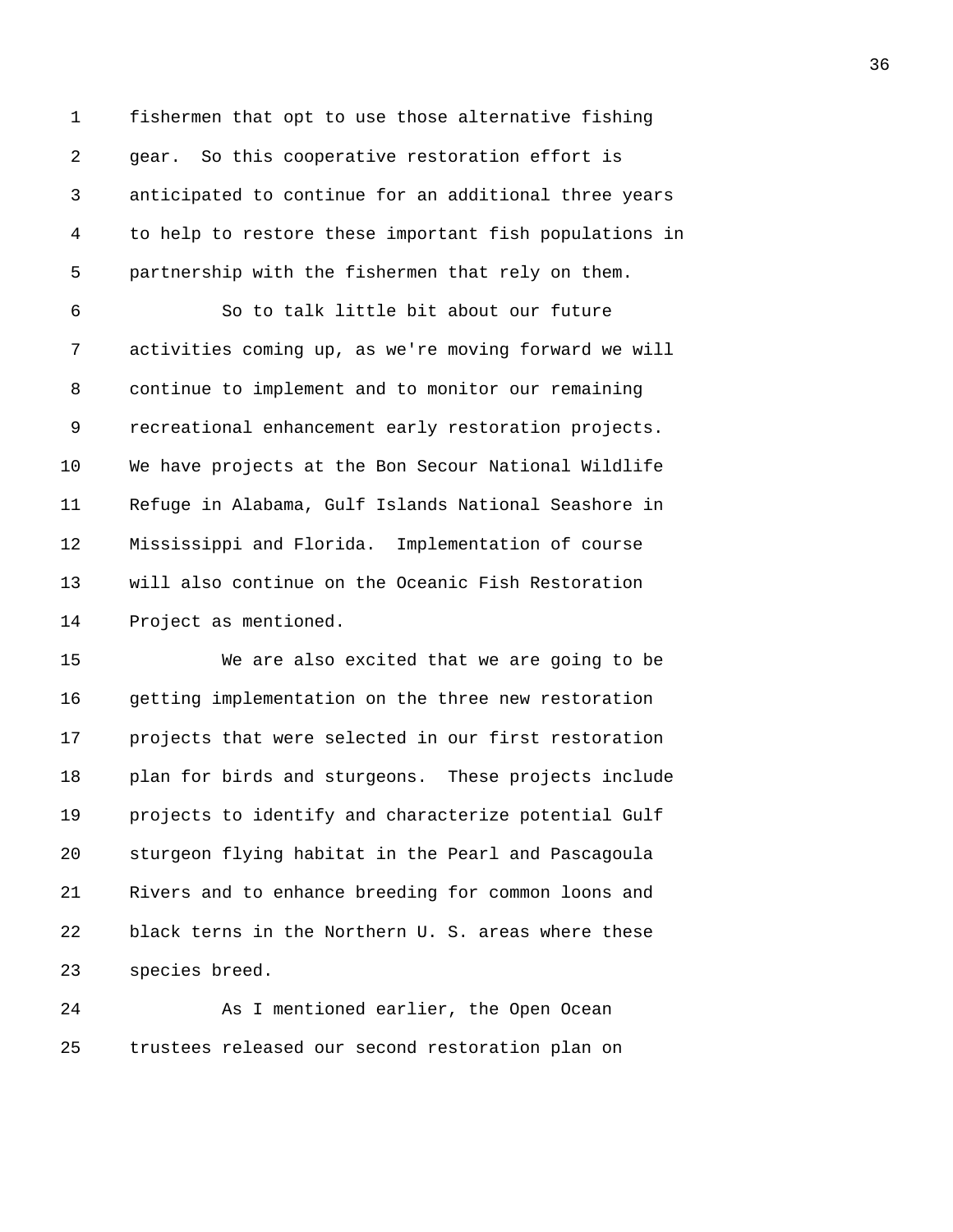1 May 15, and the public comment period goes through 2 July 1st for that plan. So we're looking forward to 3 receiving those comments and considering them and 4 finalizing our second restoration plan to select 5 restoration projects for fish, sea turtles, marine 6 mammals, and mesophotic and deep benthic communities.

7 And then lastly, we're going to be continuing 8 our activities and efforts to identify potential data 9 gaps and to a full restoration being conducted by the 10 Open Ocean TIGs. So we will continue those efforts 11 to identify and prioritize monitoring adaptive 12 management needs and present that information as 13 an update to our Open Ocean monitoring adaptive 14 management strategy.

15 So thank you very much for your attention, 16 and look forward to talking with anyone who might have 17 some additional questions back up in the open house. 18 I will now turn it over to Gareth Leonard who is going 19 to provide the update for the Region-Wide Trustee 20 Implementation Group.

21 MR. GARETH LEONARD: Thank you, Laurie. 22 So in addition to chairing the Florida TIG I am also 23 chairing the Region-Wide TIG this year which is 24 comprised of five states and the four federal 25 entities. So as you can see there, the Region-Wide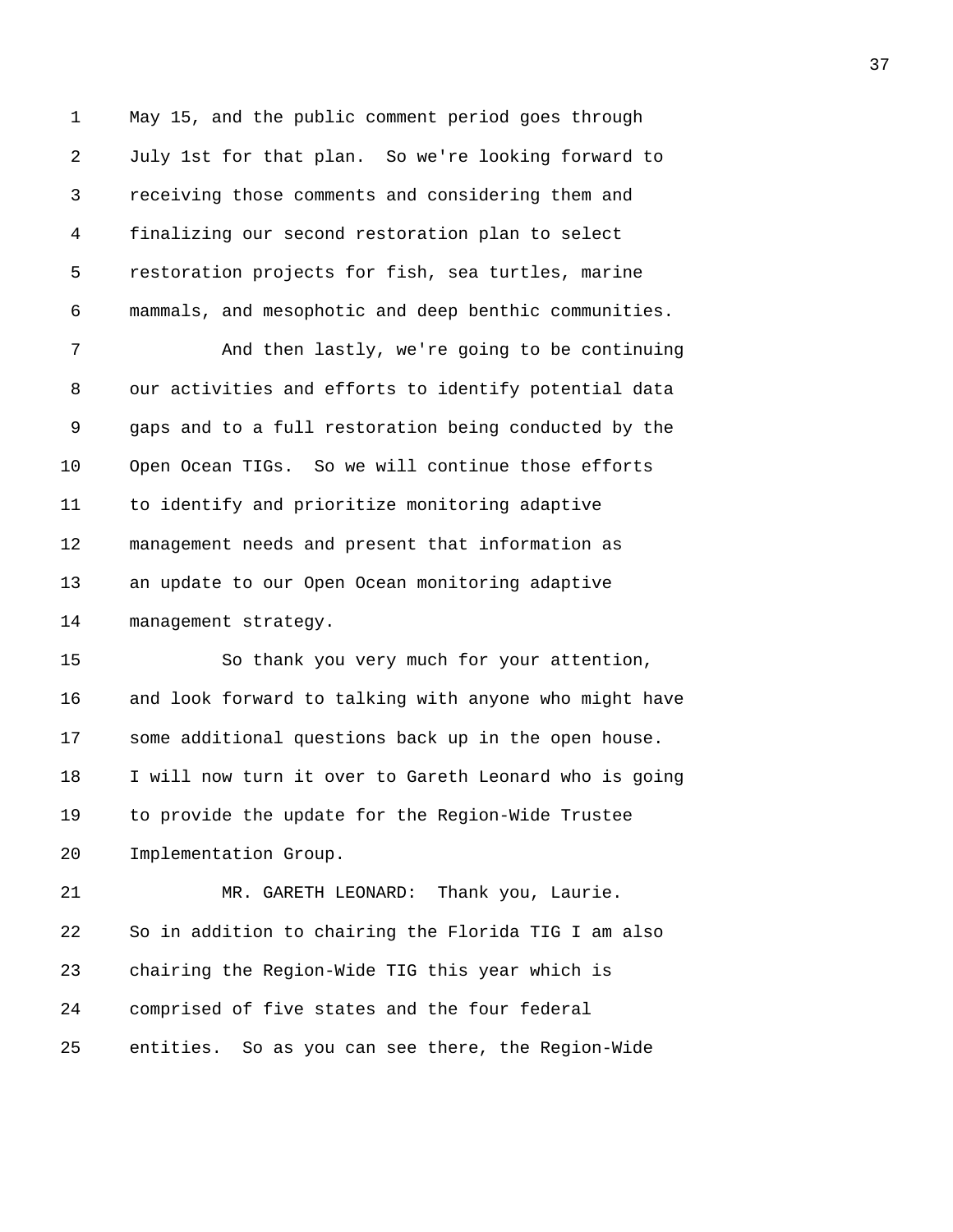1 TIG was allocated \$350 million. Today we have 2 allocated roughly about 12 percent. So we've been 3 taking a slow and measured approach to this, but we 4 are positioning ourselves to begin restoration 5 planning later this year. 6 So, as indicated, we've been working behind 7 the scenes to develop our scope and schedule to start 8 our RP1 planning, which for us, Region-wide TIG, we 9 have funds for living coastal and marine resources, 10 sea turtles, marine mammals, birds and oysters. So 11 anticipate seeing initiation of restoration planning 12 later this year on that. And then also we have three 13 early restoration projects assigned to the Region-wide 14 TIG and we are actively implementing two of those, 15 with one being complete. 16 For us in Region-wide TIG our flagship 17 project is the Sea Turtle Early Restoration Project. 18 It is a larger \$45 million project that is being 19 implemented by both Region-Wide and Texas TIG. 20 For Region-Wide they have two components valued at 21 \$25 million. The first component is enhancing the 22 sea turtle stranding network, and we have seen 23 significant benefits from this enhancement. Over the 24 last two years we've had some significant cold snaps 25 across the Gulf, and the stranding network has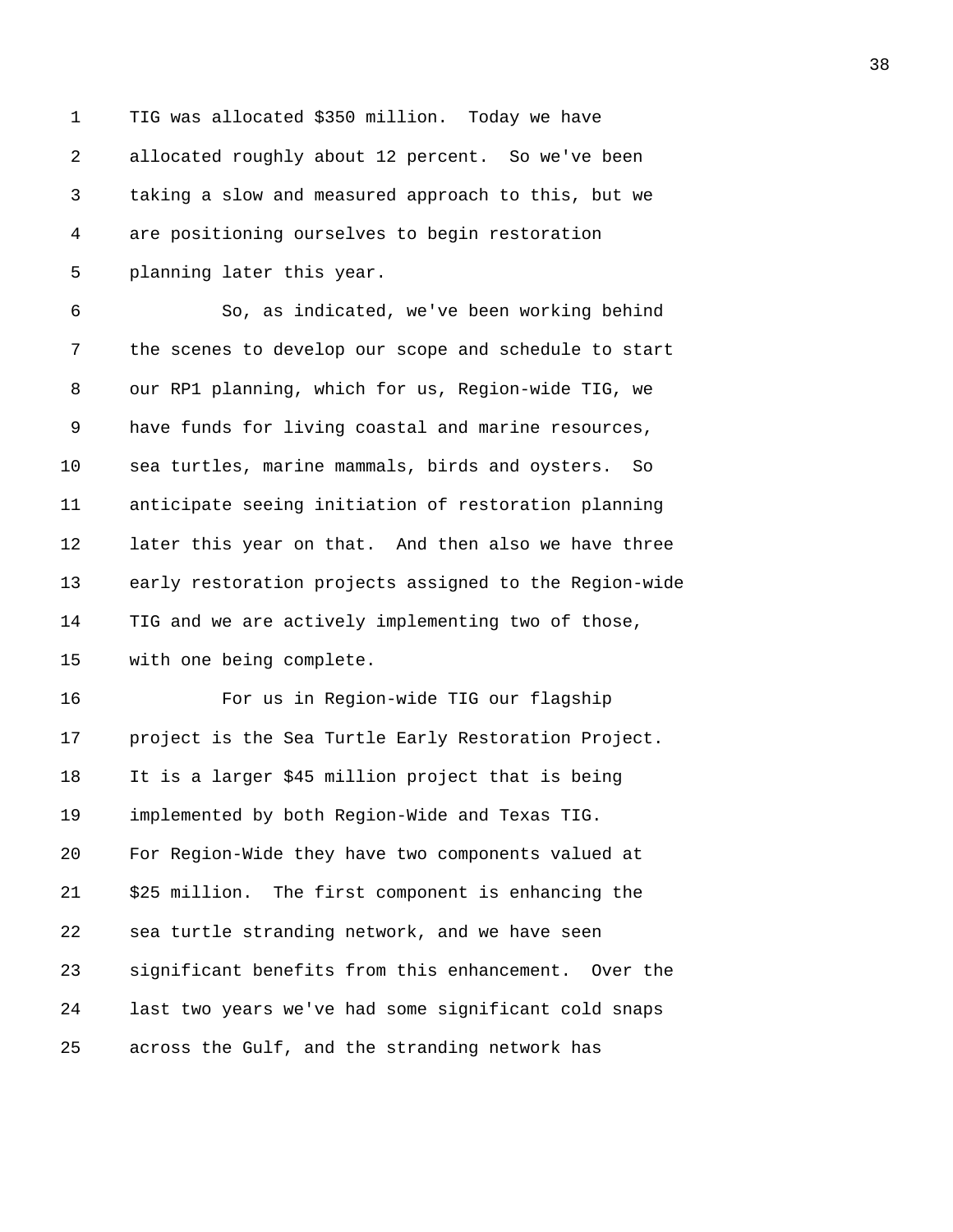1 responded to over 8,900 strandings over the last 2 two years. So this influx of money has been greatly 3 appreciated and benefited the recovery of sea turtles 4 from these events.

5 The other NOAA program that the money is 6 enhancing is both their Gear Monitoring Teams. 7 To that end they have been able to hire both equipment 8 and personnel to implement two additional Gear 9 Monitoring Teams to help with shrimp bycatch 10 reduction. And then they have also been able to 11 enhance their Southeast Shrimp Trawler Fisheries 12 Observer Program, and to that end over the last two 13 years they've been able to add almost 600 observer 14 days at sea on vessels. So that's exciting for the 15 Region-Wide TIG and for NOAA to be able to increase 16 their capacity.

17 For future activities, as I said, be on the 18 lookout for restoration initiation planning from us 19 later this year. And as indicated, we're going to 20 finish up one of our early restoration projects this 21 year and then we'll continue implementing the Phase IV 22 early restoration. The sea turtle project was a 23 ten-year project, so it's got a long way to go on 24 that. So with that I will hand it back over to Perry 25 to take us to comments.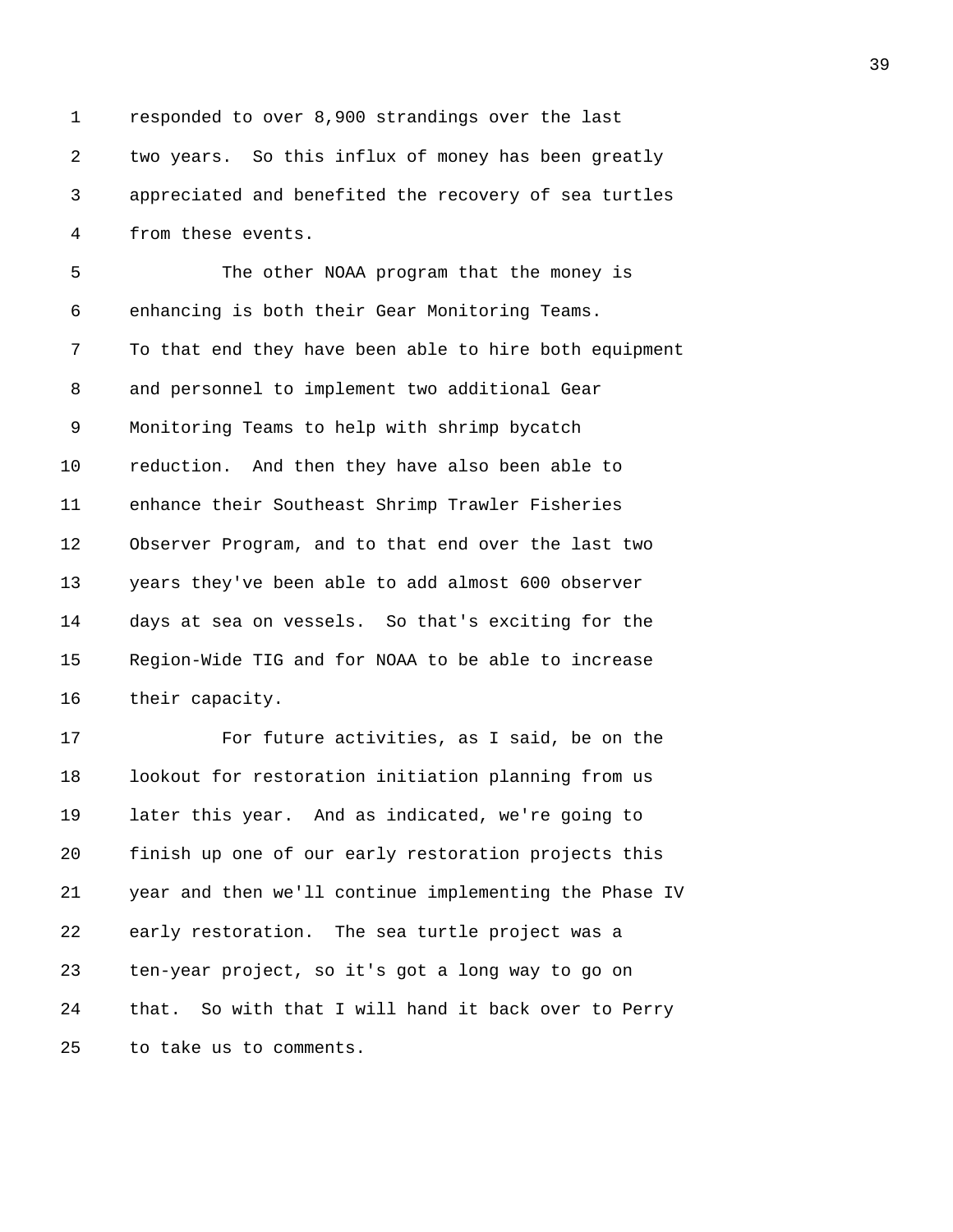| 1  | MR. FRANKLIN: Thank you, Gareth. At this             |
|----|------------------------------------------------------|
| 2  | time we're going to invite members of the public who |
| 3  | desire to give verbal comment to raise their hand.   |
| 4  | Do we have any individuals that would like to give   |
| 5  | public comment at this time? I think we did such     |
| 6  | a good job at the open house maybe there are no      |
| 7  | additional comments.                                 |
| 8  | We do have one, okay. If we can get a                |
| 9  | blue card to that individual.                        |
| 10 | I'd like to introduce members of the                 |
| 11 | listening table to come forward. From Florida        |
| 12 | we're going to have Gareth Leonard; Alabama,         |
| 13 | Chris Blankenship; Mississippi, Gary Rikard;         |
| 14 | Louisiana, Bren Haase; Texas, Robin Riechers;        |
| 15 | DOI, Mary Josie Blanchard; NOAA, Chris Doley; and    |
| 16 | from USDA Mr. Homer Wilkes.                          |
| 17 | As they are taking their seats I would like          |
| 18 | to bring forward our first individual to provide     |
| 19 | public comment, Ms. Thao Vu.                         |
| 20 | MS. THAO VU: Good evening. My name is                |
| 21 | Thao Vu. I'm director of the Mississippi Coalition   |
| 22 | for Vietnamese-American Fisher Folks and Families.   |
| 23 | I would like to thank you, City of Pensacola, for    |
| 24 | hosting this. I attended late and didn't get to      |
| 25 | participate in the open house, so maybe I'm making   |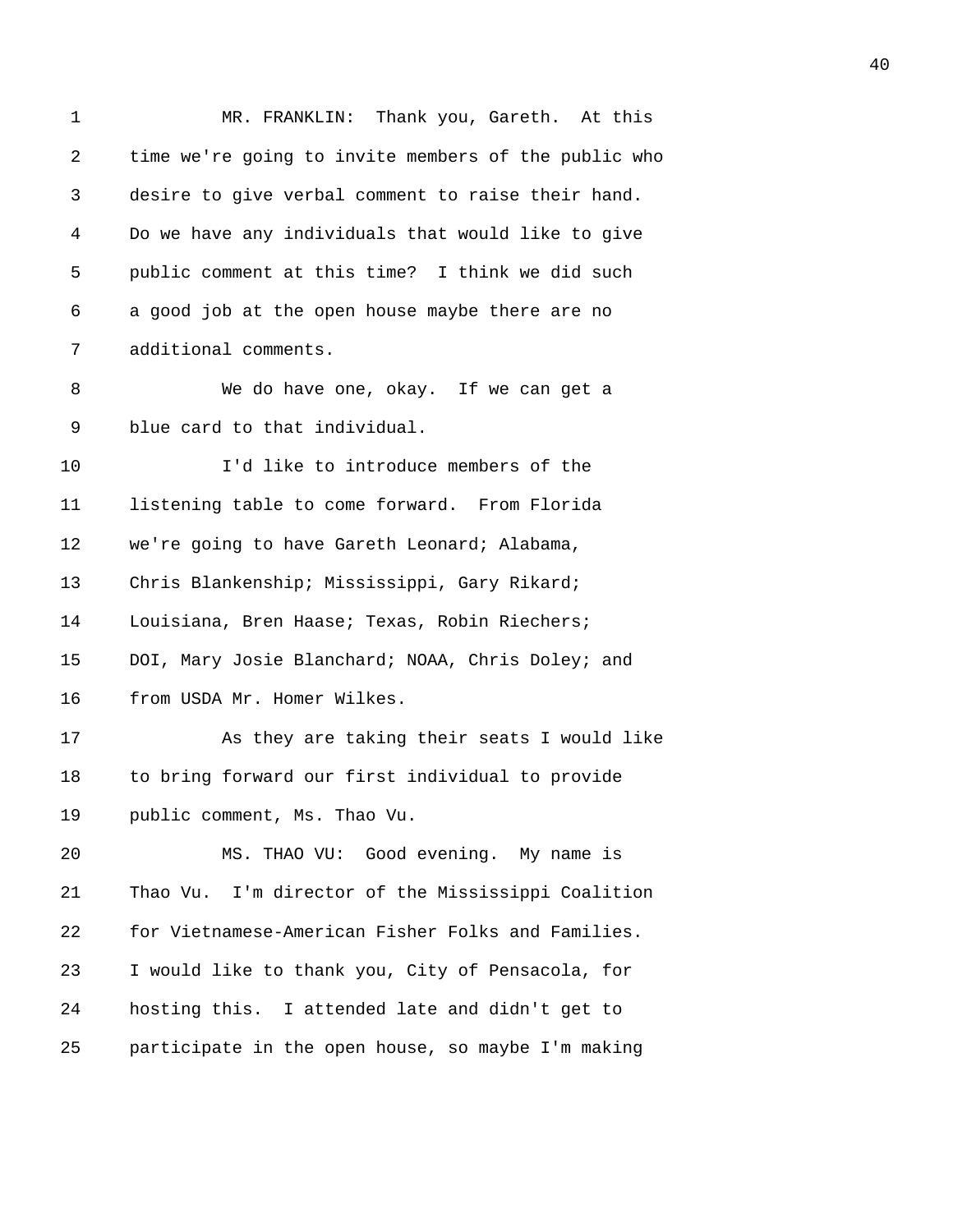1 comments that were answered and that's the reason why. 2 It's good to see some familiar faces from Mississippi 3 and the federal folks as well.

4 Two days ago I attended the Open Ocean 5 adaptive management strategy, right? I would like to 6 comment and actually suggest that all the TIGs, 7 every, single TIG, have an adaptive management and 8 modeling strategy and to go beyond that as well. 9 I think that's critically important. And then from 10 that you need to have a monitoring plan, and within 11 that monitoring plan you need to have the types of 12 restoration and your approach. And within that, under 13 all of that, you need to have some robust matrix and 14 to give the public an opportunity to review that and 15 to comment on that.

16 This is a once-in-a-lifetime opportunity. 17 Our Gulf is beautiful. Our Gulf of Mexico, and in 18 Mississippi our bays and the watersheds all across the 19 Gulf. However, we have serious ecological and 20 environmental issues, not only from the Deepwater 21 Horizon oil spill, but from freshwater, the native 22 habitats, and it's critically important. It has been 23 politically challenging the past nine years and we 24 didn't start initial reparation on time years ago. 25 It's only been several years.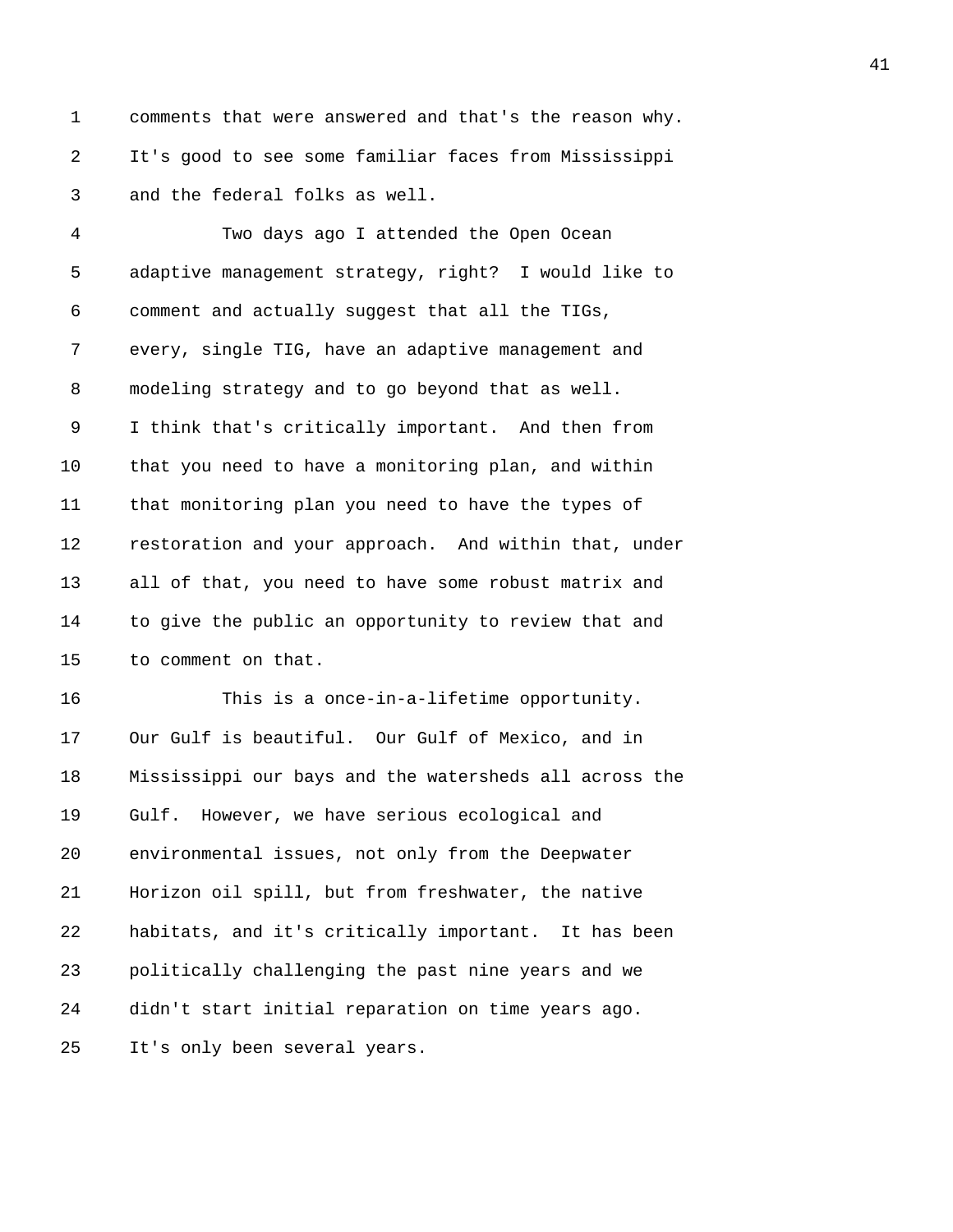1 So I think we need to have some foundational 2 things in place. We do not want to spend millions and 3 tens of millions of dollars investing all of these 4 important projects. We need to have like a monitoring 5 plan and a matrix, see if we're actually achieving the 6 outcome that we want to achieve. If not, we need to 7 take some corrective measures. And to make everything 8 more transparent as well, and for us to have more 9 ongoing opportunities to engage with TIG. Eight TIGs, 10 and we only get to engage with the TIGs at an annual 11 meeting. That's not sufficient or adequate. 12 We want to be able, for example, if a TIG can 13 engage with communities on the front end, we want to 14 learn more about the plans. And maybe after annual 15 meetings we could comment more on certain plans or 16 draft plans or projects, right, which really right now 17 is the Open Ocean, but there's not so much opportunity 18 to comment. So we would like to have those 19 opportunities. 20 The other thing I would like to really 21 reiterate is particularly for fishing communities

22 across the Gulf, we are just critically, critically 23 linked to our ecosystem and to help the ecosystem. 24 And particularly Mississippi, our oyster reefs are 25 so degraded, and now we're having serious issues from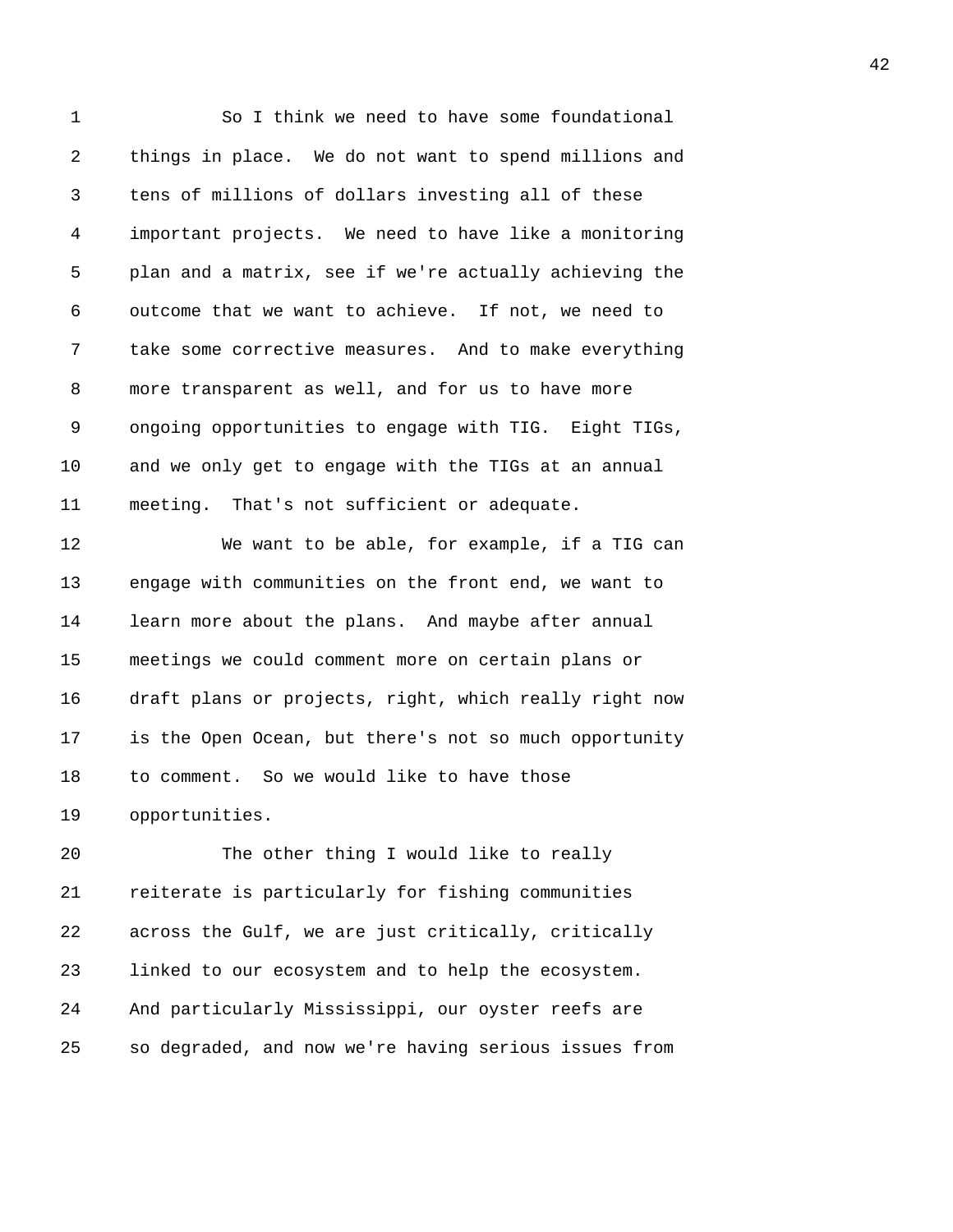1 the spill that's happened the second time. We need 2 targeted focus. We need immediate help to get our 3 reefs to restore back to help filter the water, to 4 provide habitats for our oysters and other marine life 5 and to really start to really and truly help our 6 Mississippi sound. And ultimately we want to start 7 there and get into the Gulf of Mexico.

8 You know, it's critically important to get 9 this right. Our fishing communities are struggling 10 right now, every day, every season. Our oyster 11 seasons have been earlier. We've lost about 12 95 percent of our harvesting base. In 2009 we 13 harvested over 300,000. Last year we harvested around 14 3,700 and our six to seven months dwindled down seven, 15 eight days. That is really terrible.

16 And our communities can't wait. We know that 17 good restoration takes time. We know that. But 18 something has to be done. Something has to be done. 19 We need to think about maybe adaptive management, 20 changing our approaches to restoration. You know, 21 incorporate the knowledge of local people who possess 22 traditional ecological knowledge and the knowledge 23 they process to really help restore our resources to 24 the best they can be. I think there's a data gap, 25 right, and there are fishing communities to help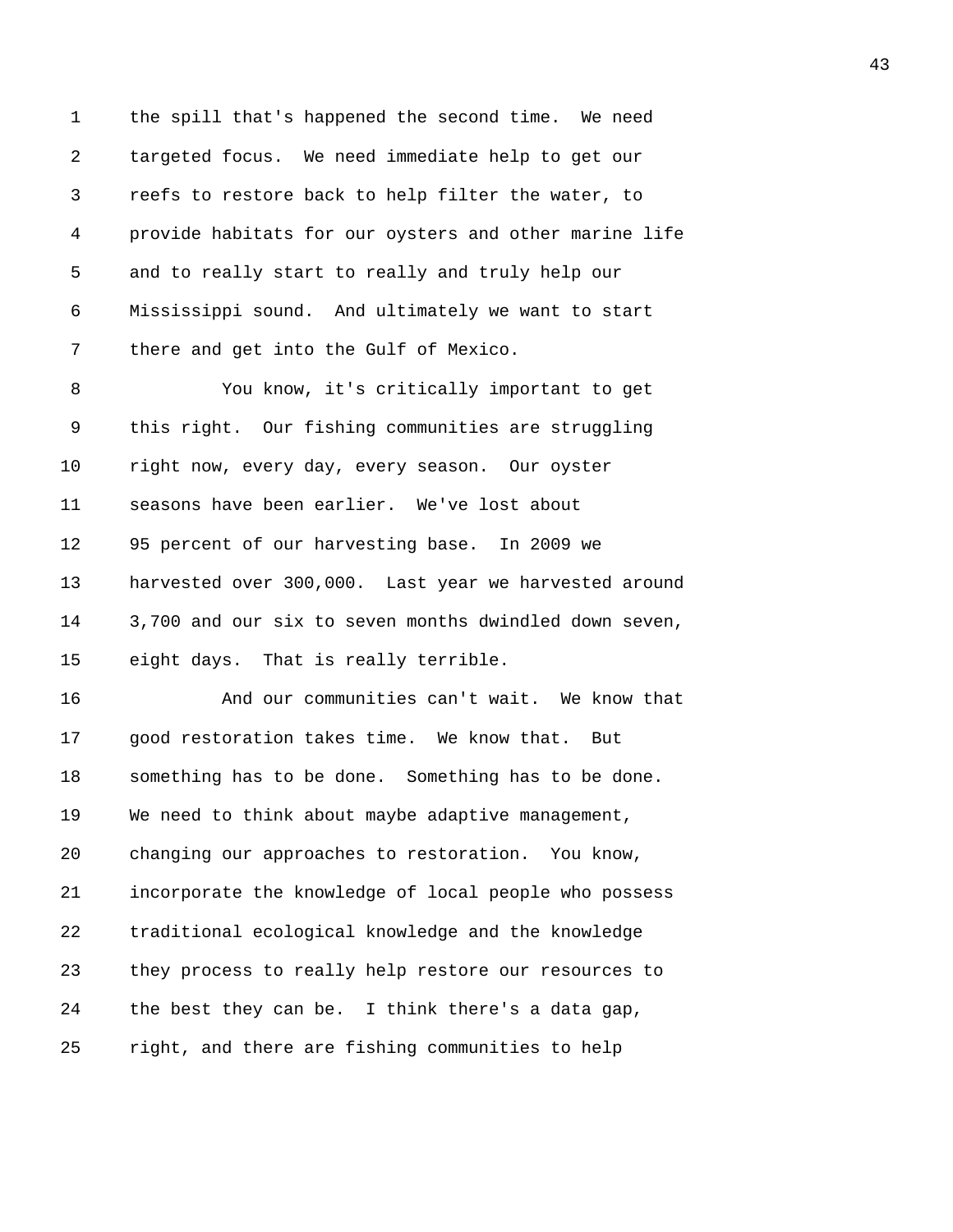1 enhance the understanding that the federal and state 2 agencies have of the natural resources because we've 3 spent decades on the water. But that kind of 4 relationship building has been lacking and we want to 5 be able to work and improve that process and basically 6 just learn and collaborate with the agencies and help 7 them restore our resources. Thank you for the 8 opportunity to comment. 9 MR. FRANKLIN: Thank you, Ms. Vu. Are there 10 any others who would like to make public comment at 11 this time? Let's get a blue card here, please, to 12 this individual. If you'll state your name. 13 MS. JANET BOWMAN: Hi. I'm Janet Bowman with 14 the Nature Conservative and I work for the Florida 15 Chapter in Tallahassee. One of observations I've had

16 about your comments, which I think is a really good 17 thing, is I noticed that all five states are in the 18 process of planning oyster restoration projects. 19 And in terms of timing as you-all embark on the 20 region-wide restoration planning that is coming up 21 this year, you know, it's a great time to coordinate 22 and leverage the projects you already have identified 23 on the way with the \$60 million that's available for 24 oyster restoration. And with the RESTORE opportunity 25 that's coming up, that looks like it will include a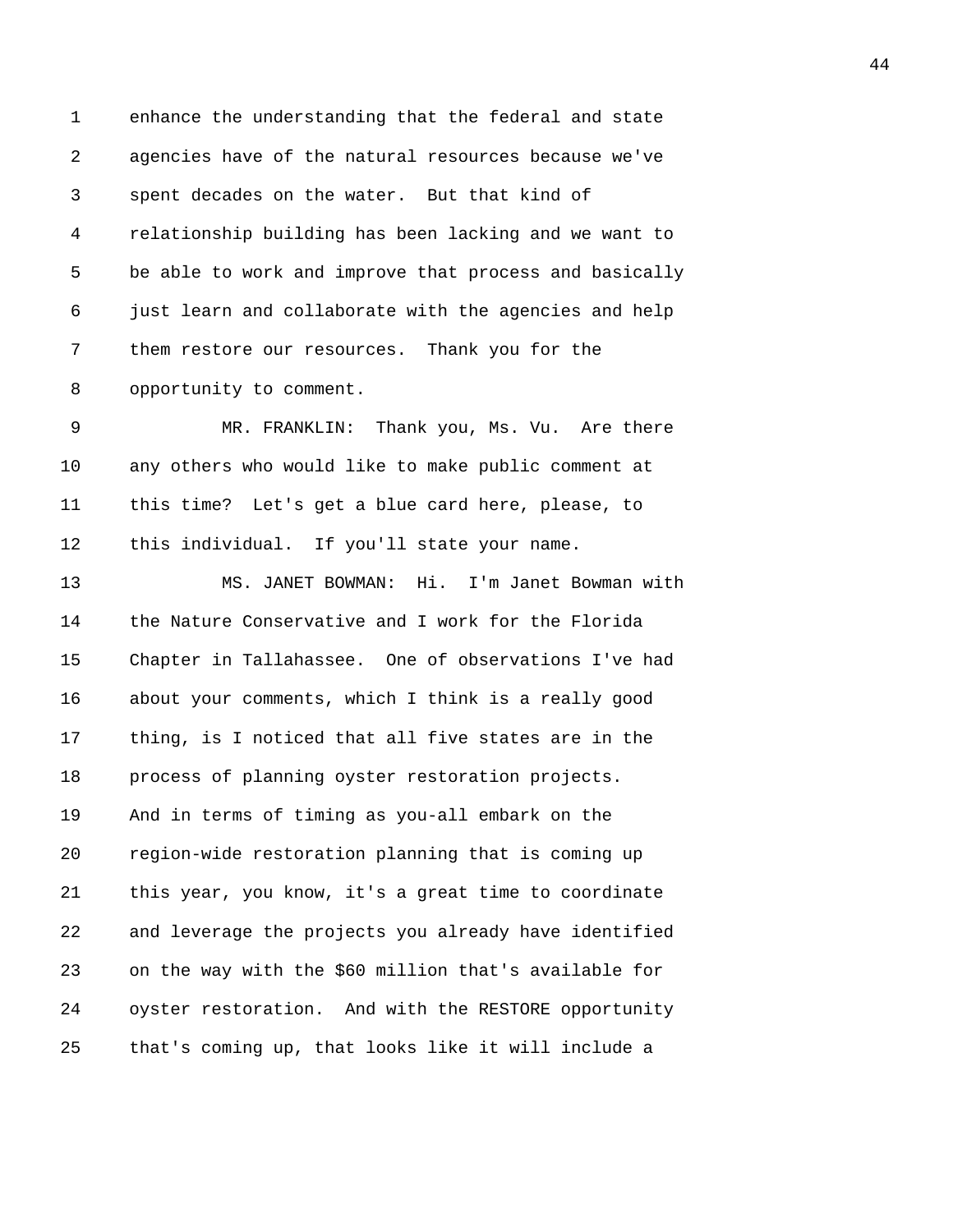1 significant oyster component.

| $\overline{2}$ | So my wish is $-$ or my request is that as             |
|----------------|--------------------------------------------------------|
| 3              | you all do your restoration planning that you really   |
| 4              | think about how to maximize the restoration effort     |
| 5              | across the three buckets to really look Gulf-wide at   |
| 6              | what needs to be done from a Gulf of Mexico systemic   |
| 7              | perspective to restore oysters in the Gulf of Mexico,  |
| 8              | because we're really very close to losing that         |
| 9              | resource. Thank you.                                   |
| 10             | MR. FRANKLIN: Thank you very much.<br>The              |
| 11             | next individual who would like to make public comment? |
| 12             | If you'll just raise your hand we'll get a card to you |
| 13             | and invite you to come forward.                        |
| 14             | Very well. So at this time, if there are no            |
| 15             | further individuals to make public comment, we will    |
| 16             | conclude this portion of tonight's meeting and resume  |
| 17             | on the second floor where you can interact with these  |
| 18             | subject matter experts and interact with them          |
| 19             | one-on-one to get your specific questions answered.    |
| 20             | Thank you so very much and safe travels.               |
| 21             |                                                        |
| 22             | (WHEREUPON, the proceedings were                       |
| 23             | concluded at 7:30 p.m.)                                |
| 24             |                                                        |
| 25             |                                                        |